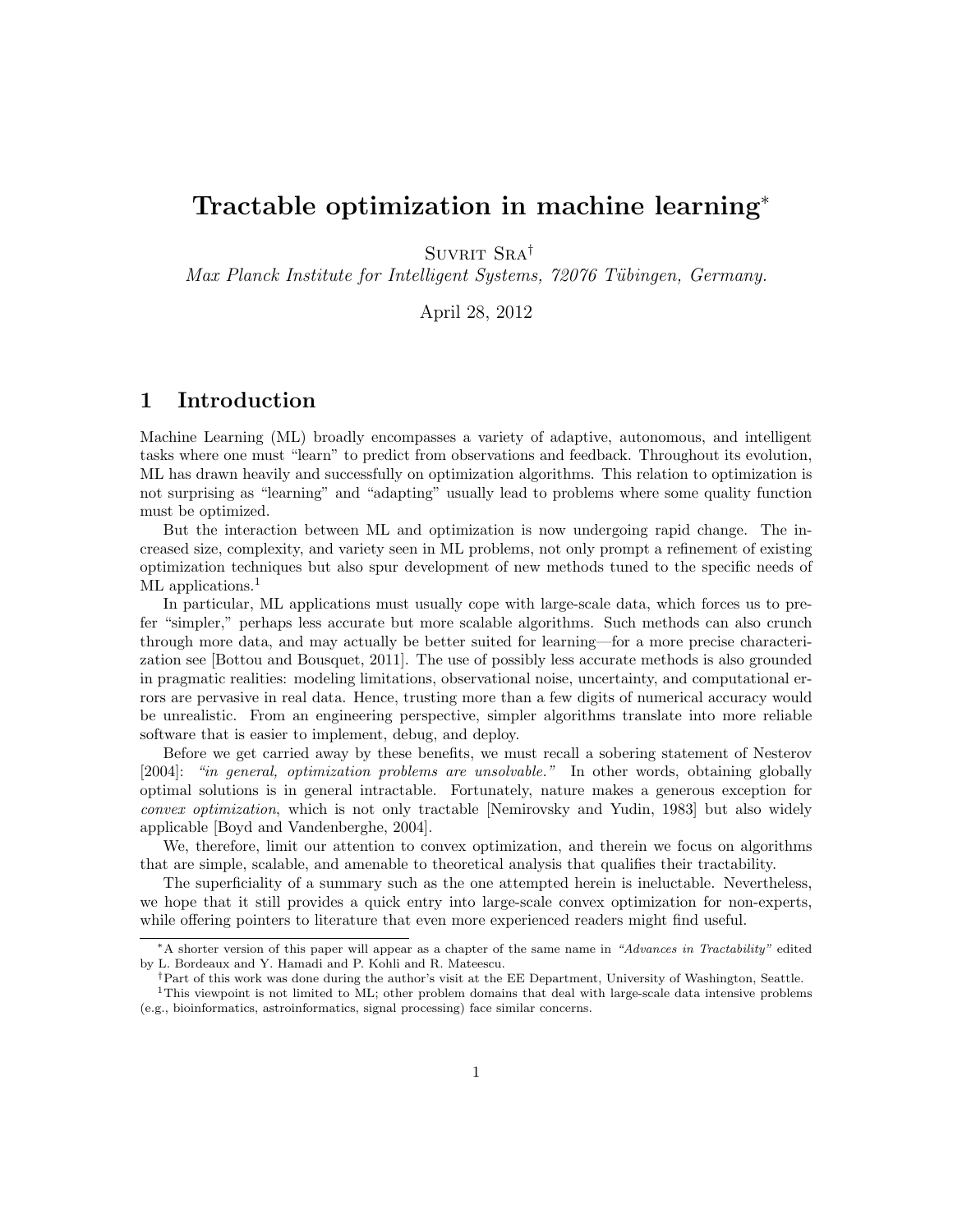## 2 Background

A generic convex optimization problem may be written as

$$
\min \quad \phi(\boldsymbol{x}) \quad \text{subject to } \boldsymbol{x} \in \mathcal{X}, \tag{1}
$$

where  $\phi : \mathbb{R}^n \to \mathbb{R}$  is a proper convex function, also called the *cost* or *objective function*, and X is a nonempty, compact convex set, also called the *constraint* or *feasible set*. In this chapter, we talk less about casting ML problems into the form (1); we focus more on algorithms for solving important instances of (1).

Example 2.1 (NNLS). Suppose we wish to estimate a nonnegative signal (such as, frequency, probability, intensity) from a noisy measurement; for simplicity, assume that the measurement process is linear. Let the measurement be given by vector  $\mathbf{b} \in \mathbb{R}^m$ , and the linear process be encoded by a matrix  $A \in \mathbb{R}^{m \times n}$ . We wish to estimate an underlying nonnegative signal x that satisfies  $\mathbf{b} \approx \mathbf{A}\mathbf{x}$ . Assuming the noise to be additive and Gaussian, and that  $\mathbf{A}^T\mathbf{A}$  is invertible. Then, we may estimate  $x$  by solving the *nonnegative least-squares* (NNLS) problem:

$$
\min_{\mathbf{x}} \quad \|\mathbf{A}\mathbf{x} - \mathbf{b}\|^2, \quad \text{s.t.} \quad \mathbf{x} \ge 0,
$$
\n<sup>(2)</sup>

which is essentially of the form  $(1)$ , since the optimal x can be shown to lie in a compact set.

To avoid triviality, assume that (1) has a solution—that is, there exists a point  $x^* \in \mathcal{X}$  for which  $\phi(\boldsymbol{x}^*) \leq \phi(\boldsymbol{x})$  for all  $\boldsymbol{x} \in \mathcal{X}$  (compactly,  $\phi^* \leq \phi$ ). Ideally, the goal of an optimization algorithm is to compute  $x^*$ , but almost always it is impossible to compute an *exact*  $x^*$  in finite time. Thus, we speak of "ǫ-accuracy," a term whose meaning may vary. Consider for instance, an unconstrained version of (1) where  $\mathcal{X} = \mathbb{R}^n$ . For differentiable  $\phi$ , the condition  $\nabla \phi(\boldsymbol{x}^*) = 0$  is necessary and sufficient for  $\boldsymbol{x}^*$  to be a global minimizer. So an  $\epsilon$ -accurate solution could be a point  $\bar{\boldsymbol{x}}$ , for which  $\|\nabla \phi(\bar{\boldsymbol{x}})\| \leq \epsilon$ (we use  $||x|| := \sqrt{\sum_i x_i^2}$ ). Alternatively, we may seek a point  $\bar{x}$  for which  $||\bar{x} - x^*|| \leq \epsilon$ , or more often, for which the difference  $\phi(\bar{x}) - \phi(x^*) \leq \epsilon$ .

Intuitively, the tighter the accuracy  $\epsilon$ , the harder it will be to compute an  $\epsilon$ -accurate solution. Can this notion be made precise? Are there algorithms that can actually compute such solutions? These questions lie at the heart of the complexity theory of convex optimization, as pioneered by Yudin and Nemirovskii [1976]; see also [Nemirovsky and Yudin, 1983, Nesterov and Nemirovski, 1994]. For a nice historical account see [Tikhomirov, 1996].

#### 2.1 Information based complexity

Observe that since we are working over the reals, the usual Turing machine based complexity analysis does not apply. It is more convenient to perform *information-based* complexity analysis using an oracle model of computation. More specifically, we consider algorithms that optimize (1) iteratively; at each iteration the algorithm queries a *first-order oracle*<sup>2</sup> using its current guess  $x$ ; the oracle responds by outputting the pair  $(\phi(\mathbf{x}), \phi'(\mathbf{x}))$ —here  $\phi'$  denotes the gradient  $\nabla \phi$  for differentiable  $\phi$ , or a subgradient from the subdifferential<sup>3</sup>  $\partial \phi(x)$ , otherwise. We also speak of a noisy first-order oracle, which does not output  $\phi$  and  $\phi'$  exactly but rather their unbiased estimates.

We measure complexity of an algorithm by the number of queries that it makes for computing an  $\epsilon$ -accuracy solution. If this number is at most a polynomial (in  $1/\epsilon$ ), then the problem is called

<sup>2</sup>We may also speak of zeroth, second-order, or other types of oracles, but for brevity we omit these from our discussion.

<sup>&</sup>lt;sup>3</sup>Please refer to [Rockafellar, 1970] for this and other key ideas of convex analysis.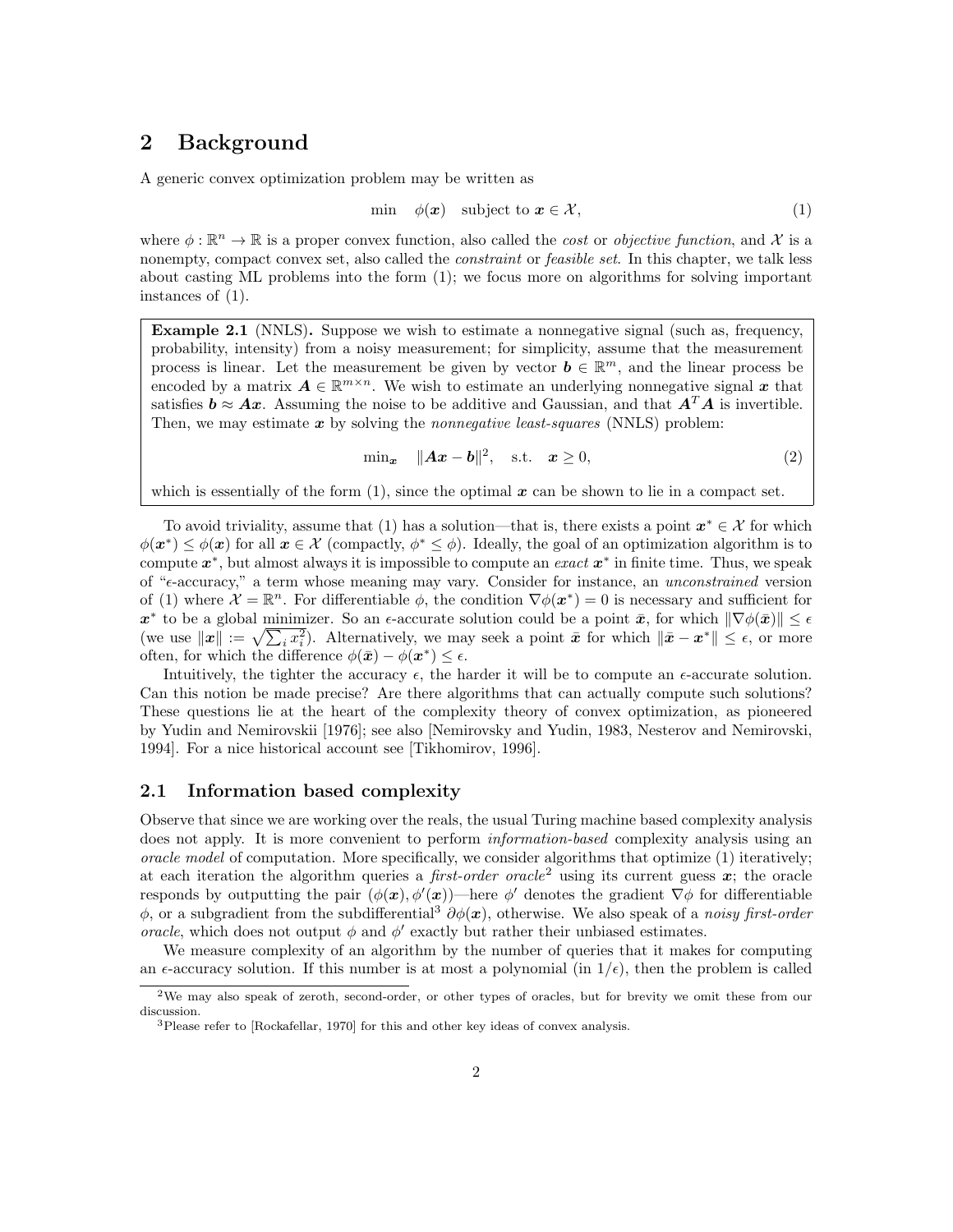

Figure 1: Noiseless and noisy first-order oracles. The noisy oracle returns values perturbed by meanzero bounded variance noise. More generally, these oracles may receive / use any of their previous inputs or outputs when creating an output for the current  $x$ .

tractable. Different tractable problems have different lower-complexity bounds on the number of queries that must be made; and an algorithm that achieves this lower bound (for all problems in its class) is called optimal.

This chapter describes some fundamental tractable and optimal algorithms; we divide our presentation into two parts: (i) smooth (at least once differentiable), and (ii) nonsmooth (but continuous) convex optimization. We discuss both noise-free and noisy oracles while highlighting both classical and modern results. Some concrete examples are interspersed to make our presentation clearer.

## 3 Smooth Convex Optimization

We begin with an instructive setup: unconstrained, smooth convex optimization for the class of Lipschitz continuous functions.

**Definition 3.1** (Lipschitz continuity). Let  $\phi : \mathbb{R}^n \to \mathbb{R}$  be k times continuously differentiable on  $\mathcal{X} \subseteq \mathbb{R}^n$ . If the k-th derivative  $\phi^{(k)}$  satisfies

$$
\|\phi^{(k)}(\boldsymbol{x}) - \phi^{(k)}(\boldsymbol{y})\| \le L \|\boldsymbol{x} - \boldsymbol{y}\|, \quad \forall \ \boldsymbol{x}, \boldsymbol{y} \in \mathcal{X},
$$
\n(3)

for some constant L, then  $\phi$  is said to have a Lipschitz continuous k-th derivative, and we denote this by writing  $\phi \in C^k_L(\mathcal{X})$ .

Example 3.2. Some familiar functions satisfying (3) are (verify!):

- Linear:  $\langle \mathbf{a}, \mathbf{x} \rangle + c$  lies in  $C_{\|\mathbf{a}\|}^0(\mathbb{R}^n)$  and also belongs to  $C_0^1(\mathbb{R}^n)$
- *Hinge loss:* max $(0, 1 x)$  lies in  $C_1^0(\mathbb{R})$ ;
- Logistic loss:  $\log(1 + e^x)$  lies in  $C_2^1(\mathbb{R})$ ;
- Quadratic loss:  $\frac{1}{2} \boldsymbol{x}^T \boldsymbol{A} \boldsymbol{x}$  lies in  $C_{\|\boldsymbol{A}\|}^1(\mathbb{R}^n)$

Note that the Log-loss: 
$$
\phi(x) = -\log x \notin C_L^1(\mathbb{R}_{++})
$$
 for any finite L.

Among Lipschitz continuous functions, the class  $C_L^1(\mathcal{X})$  of functions with Lipschitz continuous gradients is of great importance. Most of the above examples lie in this class; and several differentiable (not necessarily convex) optimization problems encountered in machine learning and related areas feature  $C<sub>L</sub><sup>1</sup>$  functions. One reason why this class enjoys such importance is the following very useful lemma.

**Lemma 3.3** (Descent lemma). Let  $\phi \in C^1_L(\mathcal{X})$ . Then, it holds that

$$
|\phi(\boldsymbol{x}) - \phi(\boldsymbol{y}) - \langle \nabla \phi(\boldsymbol{y}), \boldsymbol{x} - \boldsymbol{y} \rangle| \le \frac{1}{2}L \|\boldsymbol{x} - \boldsymbol{y}\|^2, \quad \forall \boldsymbol{x}, \boldsymbol{y} \in \mathcal{X}.
$$
 (4)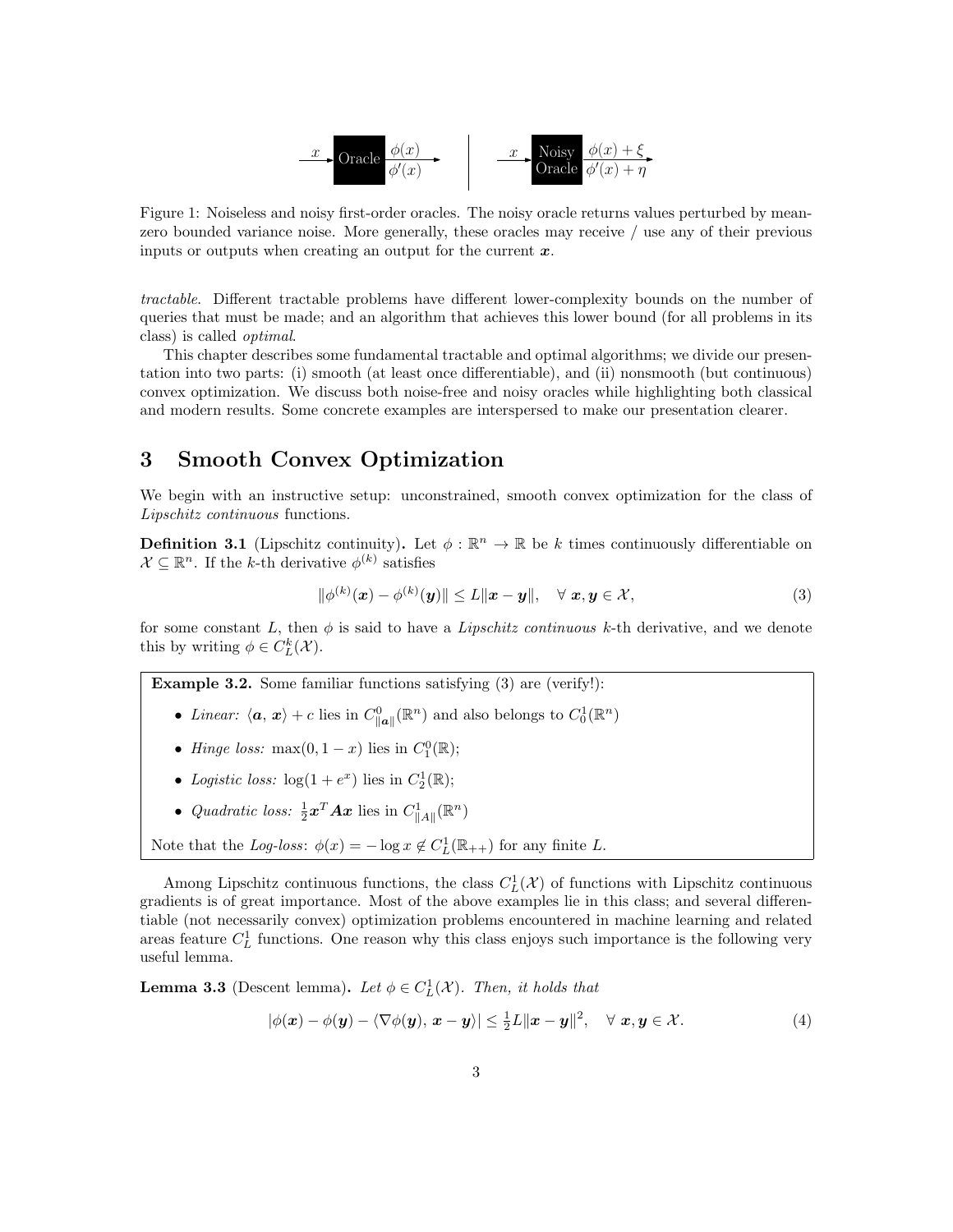*Proof.* Since  $f$  is differentiable, we have the Taylor-expansion

$$
\phi(\mathbf{x}) = \phi(\mathbf{y}) + \int_0^1 \langle \nabla \phi(\mathbf{y} + t(\mathbf{x} - \mathbf{y})), \mathbf{x} - \mathbf{y} \rangle dt
$$
  
=  $\phi(\mathbf{y}) + \langle \nabla \phi(\mathbf{y}), \mathbf{x} - \mathbf{y} \rangle + \int_0^1 \langle \nabla \phi(\mathbf{y} + t(\mathbf{x} - \mathbf{y})) - \nabla \phi(\mathbf{y}), \mathbf{x} - \mathbf{y} \rangle dt.$ 

Rearranging, taking absolute values, invoking the triangle and Cauchy-Schwarz inequalities, along with Definition (3), we obtain

$$
|\phi(\boldsymbol{x}) - \phi(\boldsymbol{y}) - \langle \nabla \phi(\boldsymbol{y}), \boldsymbol{x} - \boldsymbol{y} \rangle| \leq L \|\boldsymbol{x} - \boldsymbol{y}\|^2 \int_0^1 t dt = \frac{1}{2}L \|\boldsymbol{x} - \boldsymbol{y}\|^2.
$$

Now we look at optimization methods for convex  $C_{L}^{1}(\mathcal{X})$  functions.

#### 3.1 Gradient based methods

For solving (1), perhaps the simplest general purpose algorithm is *gradient-projection*; summarized by (5) below.

Initialize  $x_0 \in \mathbb{R}^n$ For  $k \geq 0$  iterate:<br>Select suitable stepsize  $\alpha_k > 0$  $\mathbf{x}_{k+1} = P_{\mathcal{X}}(\mathbf{x}_k - \alpha_k \nabla \phi(\mathbf{x}_k)).$ (5)

Iteration (5) consists of three key components: (i) the gradient  $\nabla \phi$ ; (ii) the stepsize  $\alpha_k > 0$ ; and (iii) the projection operator

$$
P_{\mathcal{X}}(\mathbf{y}) := \underset{\mathbf{x} \in \mathcal{X}}{\operatorname{argmin}} \frac{1}{2} \|\mathbf{x} - \mathbf{y}\|_2^2. \tag{6}
$$

As per our assumption, the gradient  $\nabla \phi$  is generated by an oracle. The stepsize  $\alpha_k$  can be set using various well-known strategies [Bertsekas, 1999, Nesterov, 2004], so we do not discuss it further. Finally, it is important to note that unless  $\mathcal X$  is "simple", applying projection operator (6) can be as difficult as solving the overall problem itself.

Therefore, for simplicity we first analyze iteration (5) for the *unconstrained* case  $\mathcal{X} = \mathbb{R}^n$ , for which  $P_{\mathcal{X}} \equiv$  Id. Here, we answer two key questions: (i) what is an upper bound on the number of oracle calls (iterations) needed by  $(5)$  to obtain an  $\epsilon$ -accuracy solution; and (ii) how far is this upper bound from the lower bound on oracle calls?

**Theorem 3.4** (Upper bound). Let  $\phi$  be a convex,  $C_L^1(\mathbb{R}^n)$  function. Let  $\alpha_k = 1/L$  and let  $\mathbf{x}^*$  be an optimal solution to (1). Define the "diameter"  $D := ||x_0 - x^*||$ . Then, the iterates  $\{x_k\}$  of (5) satisfy

$$
\phi(\boldsymbol{x}_k) - \phi(\boldsymbol{x}^*) \le \frac{2LD^2}{k+4}.\tag{7}
$$

Proof. We follow [Nesterov, 2004, Theorem 2.1.14], and present the details for their instructive value. Define the residue  $r_k = ||x_k - x^*||$ , let  $g_k \equiv \nabla \phi(x_k)$ , and  $g^* = \nabla \phi(x^*)$ . Recall now the optimality condition

 $\langle g_k - g^*, x_k - x^* \rangle \ge 0$  for all  $x_k$ .

This, together with the constant stepsize  $\alpha_k = 1/L$ , implies that

$$
r_{k+1}^2 = ||\boldsymbol{x}_k - \boldsymbol{x}^* - \alpha_k \boldsymbol{g}_k||^2 \leq r_k^2 - \frac{1}{L} ||\boldsymbol{g}_k||^2,
$$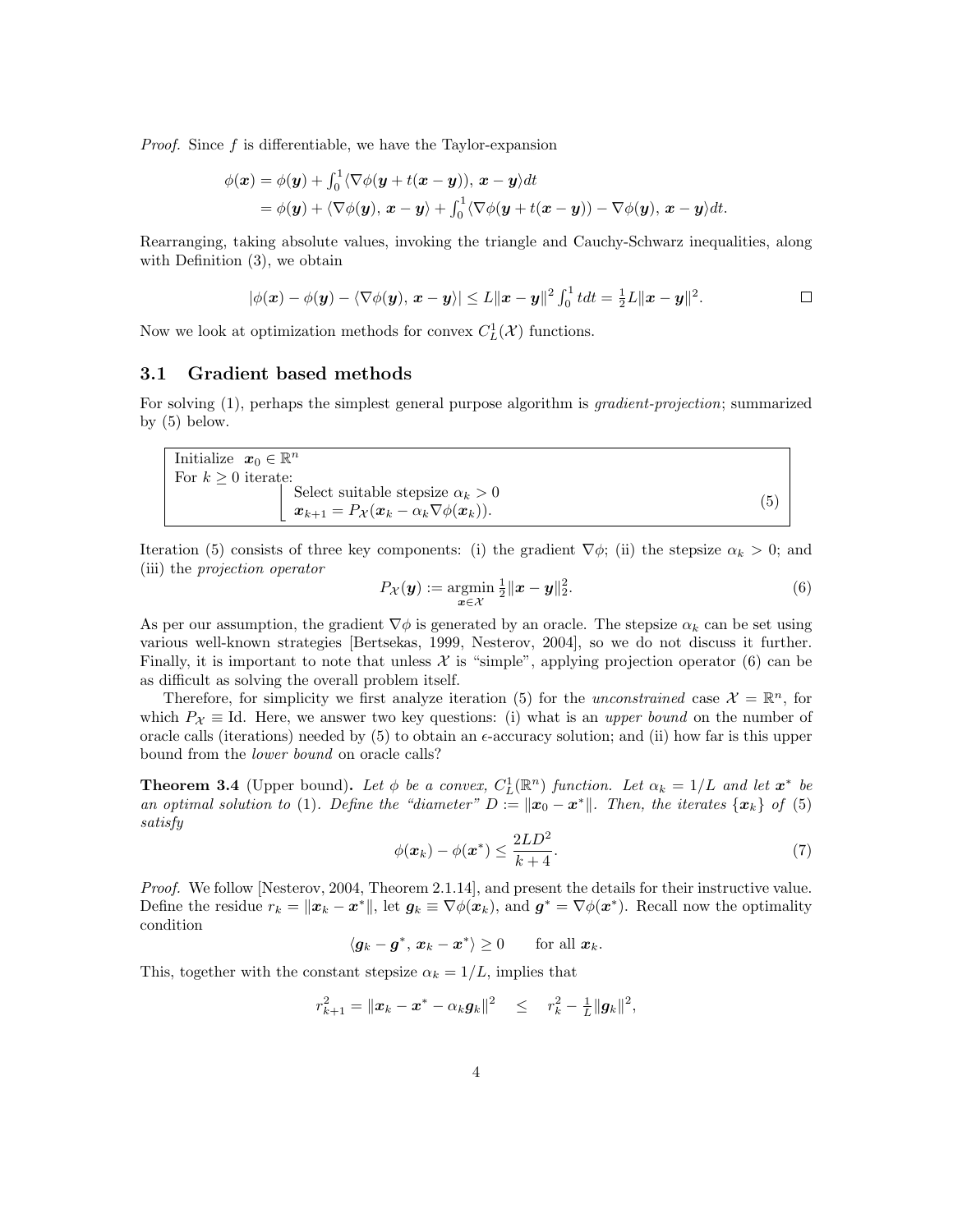and in particular that,  $r_k \leq r_0 = D$ . Now let  $\Delta_k := \phi(\mathbf{x}_k) - \phi(\mathbf{x}^*)$ , and use convexity of  $\phi$  and the Cauchy-Schwarz inequality to obtain

$$
\Delta_k \leq \langle \boldsymbol{g}_k, \boldsymbol{x}_k - \boldsymbol{x}^* \rangle \leq ||\boldsymbol{g}_k|| ||\boldsymbol{x}_k - \boldsymbol{x}^*|| = ||\boldsymbol{g}_k||r_k \leq ||\boldsymbol{g}_k||D. \tag{8}
$$

Invoke Lemma 3.3 with  $x = x_{k+1}$  and  $y = x_k$ , to now see that

$$
\phi(\boldsymbol{x}_{k+1}) \leq \phi(\boldsymbol{x}_k) + \langle \boldsymbol{g}_k, \, \boldsymbol{x}_{k+1} - \boldsymbol{x}_k \rangle + \tfrac{1}{2}L\|\boldsymbol{x}_{k+1} - \boldsymbol{x}_k\|^2.
$$

Then use  $x_{k+1}$  from iteration (5) with  $\alpha_k = 1/L$  to obtain

$$
\phi(\boldsymbol{x}_{k+1}) \leq \phi(\boldsymbol{x}_k) - \tfrac{1}{2L} \|\boldsymbol{g}_k\|^2,
$$

which implies the inequality  $\Delta_{k+1} \leq \Delta_k - (1/2L) ||g_k||^2$ . From inequality (8) and Lemma 3.3 we further obtain the bound

$$
\Delta_{k+1} \leq \Delta_k - \Delta_k^2/(2LD^2) = \Delta_k(1-\beta),
$$

for some  $\beta \in (0,1)$ . Take reciprocals and note that  $(1-\beta)^{-1} \leq 1+\beta$ , which yields  $\frac{1}{\Delta_{k+1}} \geq \frac{1+\beta}{\Delta_k}$  $\frac{1}{\Delta_k} + \frac{1}{2LD^2}$ . Summing this over k we obtain

$$
\frac{1}{\Delta_{k+1}} \ge \frac{1}{\Delta_0} + \frac{k+1}{2LD^2},
$$

which upon rearranging yields

$$
\phi(\boldsymbol{x}_k) - \phi(\boldsymbol{x}^*) \le \frac{2LD^2 \Delta_0}{2LD^2 + k\Delta_0} \le \frac{2LD^2}{k+4}.
$$
\n(9)

The final inequality follows because  $\Delta_0 \leq \frac{1}{2} L D^2$  (Lemma 3.3) and because the second-last term in (9) is an increasing function of  $\Delta_0$ .  $\Box$ 

**Corollary 3.5.** The gradient method (5) requires  $O(1/\epsilon)$  iterations (calls to the oracle) to obtain a solution of  $\epsilon$ -accuracy.

*Proof.* From Theorem 3.4 it follows that if  $k + 4 \ge \frac{2LD^2}{\epsilon}$ , then  $\phi(\mathbf{x}_k) - \phi(\mathbf{x}^*) \le \epsilon$ ; thus,  $O(1/\epsilon)$ iterations yield a solution of  $\epsilon$ -accuracy.

Let us now state a lower-bound on the number of oracle calls. In particular, this bound applies to methods that generate the k-th iterate  $x_k$  by linearly combining the information obtained from the oracle up to step  $k-1$ . These methods generate iterates that satisfy

$$
\boldsymbol{x}_k \in \boldsymbol{x}_0 + \text{Lin}(\nabla \phi(\boldsymbol{x}_0), \dots, \nabla \phi(\boldsymbol{x}_{k-1})). \tag{10}
$$

**Theorem 3.6** (Lower bound). Using the same notation as in Theorem 3.4, and assuming that  $1 \leq k \leq \frac{1}{2}(n-1)$ , there exists a convex function  $\phi \in C_{L}^{1}$ , such that any method that generates a sequence  $\{x_k\}$  satisfying (10), must also satisfy

$$
\phi(\boldsymbol{x}_k) - \phi(\boldsymbol{x}^*) \ge \frac{3LD^2}{32(k+1)^2}.
$$
\n(11)

Proof. See [Nesterov, 2004, Section 2.1.2].

 $\Box$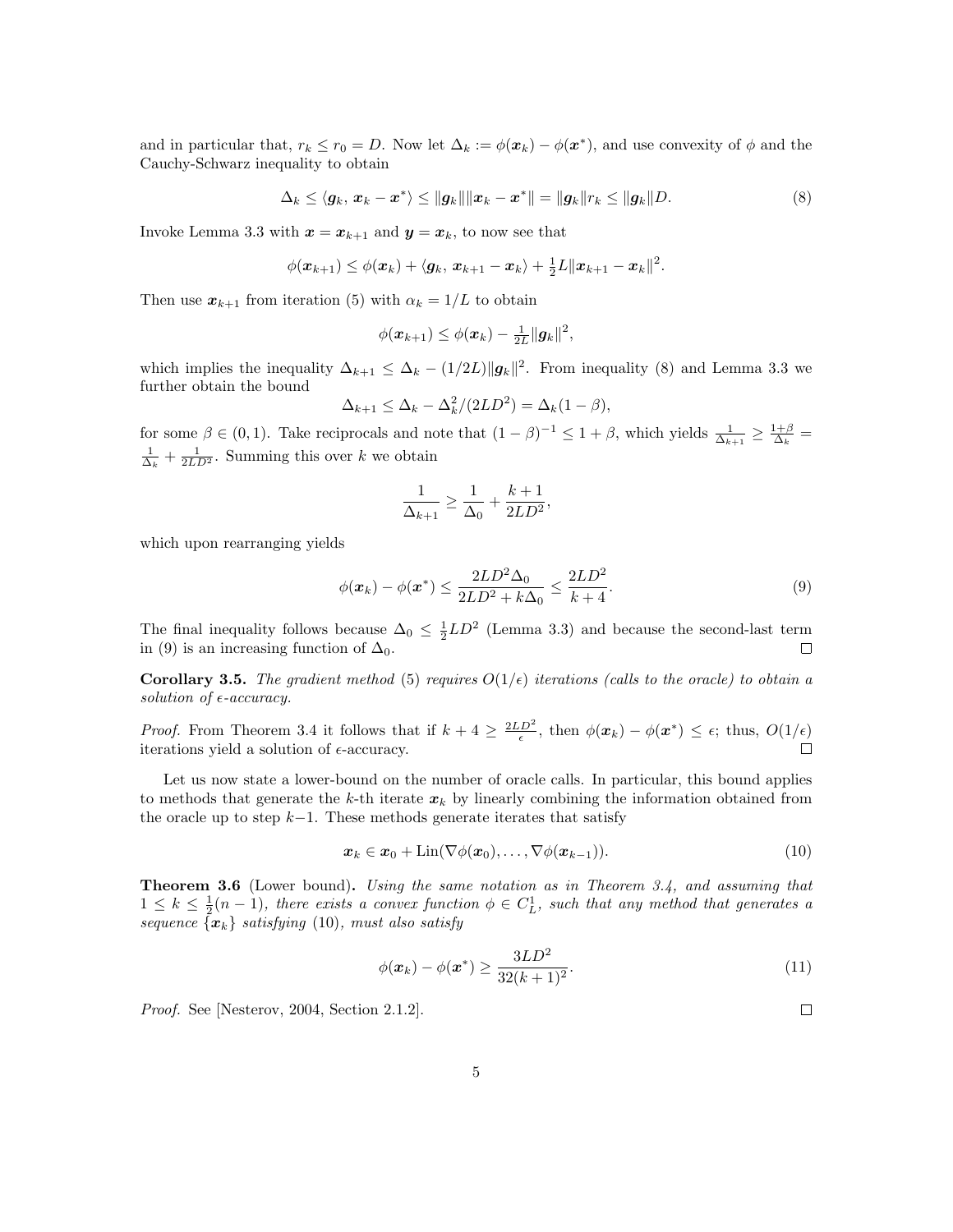Both the upper and lower accuracy bounds show (slow) sublinear convergence. So a natural question is if there is a subclass of  $C<sub>L</sub><sup>1</sup>$  functions for which we can obtain faster convergence rates? It turns out that for the subclass of *strongly convex* functions, we do have better rates.

**Definition 3.7** (Strong convexity). A function  $\phi : \mathcal{X} \subset \mathbb{R}^n \to \mathbb{R}$  is said to be *strongly convex* with parameter  $\mu > 0$ , denoted  $\phi \in S^1_{L,\mu}(\mathcal{X})$ , if

$$
\phi(\boldsymbol{x}) \geq \phi(\boldsymbol{y}) + \langle \nabla \phi(\boldsymbol{y}), \, \boldsymbol{x} - \boldsymbol{y} \rangle + \frac{1}{2} \mu \| \boldsymbol{x} - \boldsymbol{y} \|^2, \quad \forall \boldsymbol{x}, \boldsymbol{y} \in \mathcal{X}.
$$
 (12)

For such functions we have the following upper and lower bounds.

**Theorem 3.8** (SC upper-bound). Let  $\phi \in S^1_{L,\mu}(\mathbb{R}^n)$ , and set  $\alpha_k = 2/(L+\mu)$ . Then, the iteration (5) generates a sequence  $\{x_k\}$  such that

$$
\phi(\boldsymbol{x}_k) - \phi(\boldsymbol{x}^*) \le \frac{L}{2} \left(\frac{\kappa - 1}{\kappa + 1}\right)^{2k} D^2,\tag{13}
$$

where  $\kappa = L/\mu$  denotes the "condition number" of  $\phi$ .

**Theorem 3.9** (SC lower-bound). There exists an infinitely differentiable  $S^1_{\mu,\mu\kappa}$  function such that any first-order method that generates  $\{x_k\}$  satisfying (10) must also satisfy

$$
\phi(\boldsymbol{x}_k) - \phi(\boldsymbol{x}^*) \ge \frac{\mu}{2} \left(\frac{\sqrt{\kappa} - 1}{\sqrt{\kappa} + 1}\right)^{2k} D^2.
$$
\n(14)

For proofs of these theorems, refer to [Nesterov, 2004, Section 2.1.4].

Comparing the upper-bounds (7) and (13) with the lower-bounds (11) and (14), respectively, we see that gradient-descent is far from optimal. In a breakthrough paper Nesterov [1983] introduced a new optimal gradient method whose upper complexity bound matches (up to constants) the above lower bound. While the derivation of the optimal method and its analysis lie outside the scope of this chapter, some intuitive insight may be obtained by recalling the heavy-ball method [Polyak, 1987]. For a fixed  $\gamma > 0$ , this method performs the iteration

$$
\boldsymbol{x}_{k+1} = \boldsymbol{x}_k - \alpha_k \nabla \phi(\boldsymbol{x}_k) + \gamma(\boldsymbol{x}_k - \boldsymbol{x}_{k-1}). \tag{15}
$$

Let  $\phi$  be an  $S_{L,\mu}^2$  function. Set  $\alpha_k = \frac{4}{\mu} \frac{1}{(1+\sqrt{\kappa})^2}$  and  $\gamma = (\frac{\sqrt{\kappa}-1}{\sqrt{\kappa}+1})^2$ ; then, some algebra reveals that the "multistep" iteration (15) satisfies

$$
\|\bm{x}_k - \bm{x}^*\|^2 \le \Big(\frac{\sqrt{\kappa} - 1}{\sqrt{\kappa} + 1}\Big)^{2k} D^2.
$$

Notice that this matches the optimal rate (14) (up to constants).

Thus, we might expect a multistep iteration to be effective also for  $C_L^1(\mathbb{R}^n)$  functions. Nesterov's optimal method is such an iteration, though with a key difference: it uses iteration dependent values of  $\gamma$ . Here's how.

| Let $y_0 = x_0, \, \alpha_0 \geq 1/\sqrt{\kappa}$                                                                                                                                                                                                                                            |       |
|----------------------------------------------------------------------------------------------------------------------------------------------------------------------------------------------------------------------------------------------------------------------------------------------|-------|
| For $k \geq 0$ iterate:                                                                                                                                                                                                                                                                      |       |
|                                                                                                                                                                                                                                                                                              |       |
| $\left\{ \begin{array}{rl} \displaystyle {\bm{x}}_{k+1} &= {\bm{y}}_k - \frac{1}{L}\nabla \phi({\bm{y}}_k) \[2mm] \displaystyle{\alpha_{k+1} &= \frac{1}{2\kappa} - \frac{\alpha_k^2}{2} + \sqrt{\alpha_k^2 + \left(\frac{1}{2\kappa} - \frac{\alpha_k^2}{2}\right)^2}} \end{array} \right.$ | (16a) |
|                                                                                                                                                                                                                                                                                              |       |
|                                                                                                                                                                                                                                                                                              |       |
|                                                                                                                                                                                                                                                                                              | (16b) |
| $\begin{array}{rcl} \gamma_k &= \frac{\alpha_k(1-\alpha_k)}{\alpha_k^2+\alpha_{k+1}} \[1mm] \bm{y}_{k+1} &= \bm{x}_{k+1} + \gamma_k(\bm{x}_{k+1}-\bm{x}_k). \end{array}$                                                                                                                     |       |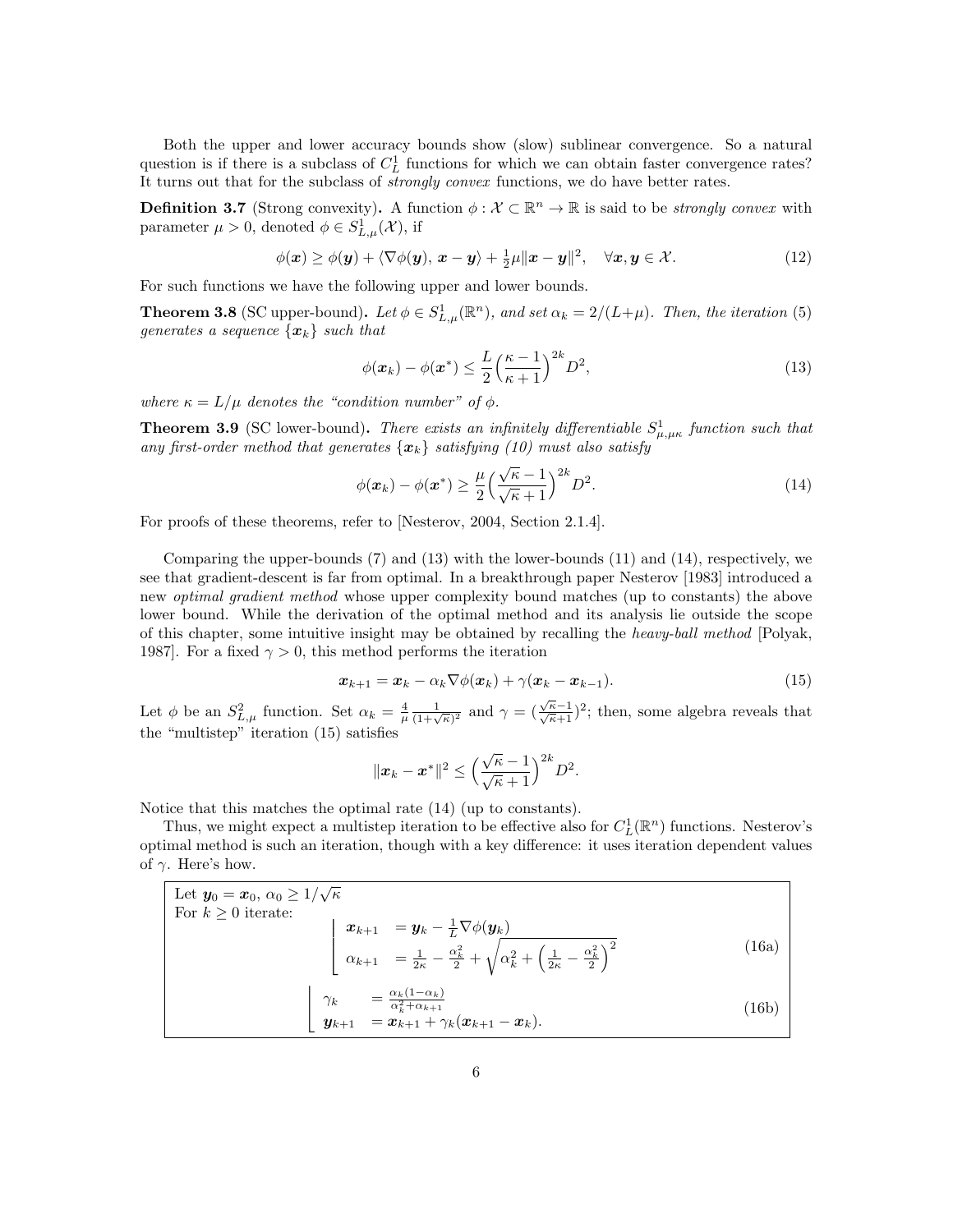

Figure 2: Gradient-descent (5), Nesterov's method (16), and gradient-descent with Barzilai-Borwein (BB) stepsizes (18). In the left plot we minimize  $\phi(x) = 0.5||\vec{D}^T x - \vec{b}||^2$ , with D being an  $(n-1) \times n$  matrix having -1s on its diagonal and 1s on the first superdiagonal. We used  $n = 50$ . The vector **b** is set to 2 (all twos). Here,  $L = \lambda_{\text{max}} (DD^T) \approx 4$ , and  $\mu = \lambda_{\text{min}} (DD^T) \approx 1/(0.1n^2 + 0.6n)$  (so **D** is very ill-conditioned). The stepsize  $\alpha_k = 1/L$ is used for (5). The superiority of Nesterov's optimal method over gradient descent is evident; surprisingly, the BB method performs even better. The right plot runs a least squares problem similar to the left plot, but this time on the UCI Year-Prediction dataset [Frank and Asuncion, 2010]. Specifically, we solve  $\min_{w} ||Xw - y||^2$  on a 463, 715 × 90 data matrix X (normalized to have unit columns); here  $L/\mu \approx 933$ .

The similarity of iteration (16b) to (15) is unmistakable. Theorem 3.10 characterizes the optimality of the above method.

**Theorem 3.10.** Let  $\{x_k\}$  be generated by (16) with  $\alpha_0 = \hat{\alpha} + \sqrt{1 + \hat{\alpha}^2}$ , where  $\hat{\alpha} = -1/2 + 1/(2\kappa)$ . Then, we have the upper bound:

$$
\phi(\boldsymbol{x}_k) - \phi(\boldsymbol{x}^*) \le \frac{3}{2}LD^2 \times \min\left\{ \left(\frac{\sqrt{\kappa} - 1}{\sqrt{\kappa}}\right)^k, \frac{4}{(k+2)^2} \right\}.
$$
 (17)

*Proof.* Use  $\gamma_0 = L$  in [Nesterov, 2004, Theorem 2.2.3] along with the inequality (follows from Lemma 3.3) that  $\phi(\mathbf{x}_0) - \phi(\mathbf{x}^*) \leq \frac{1}{2}LD^2$ . П

Comparing (17) with the lower bound (11) one sees that for general  $C_L^1(\mathbb{R}^n)$  convex functions, Comparing (17) with the lower bound (11) one sees that for general  $U_L(\mathbb{R})$  convex functions,<br>method (16) is optimal to within constant factors. For the strongly convex case, the lower bound (14) implies that if  $\phi(\mathbf{x}_k) - \phi(\mathbf{x}^*) \leq \epsilon$ , then  $2k \log \left(1 + \frac{2}{\sqrt{\kappa} - 1}\right)$  $\left(\frac{\mu D^2}{2\epsilon}\right)$ , whereby

$$
k \geq \tfrac{\sqrt{\kappa}-1}{4}\bigl(\log\bigl(\tfrac{1}{\epsilon} + \log\tfrac{\mu D^2}{2}\bigr)\bigr)
$$

iterations are needed to obtain an  $\epsilon$ -accuracy solution. Since  $\phi(\mathbf{x}_k) - \phi(\mathbf{x}^*) \leq (3/2) L D^2 (1 - 1/\sqrt{\kappa})^k$ using the inequality  $-\log(1-1/\sqrt{\kappa}) < 1/\sqrt{\kappa}$  for  $\kappa > 1$ , we conclude that  $k \leq \sqrt{\kappa}(\log\frac{1}{\epsilon} + \log\frac{3LD^2}{2})$ iterations suffice to obtain an  $\epsilon$ -accurate solution. Thus, the complexity bound (17) is within constant factors of the lower bound (14).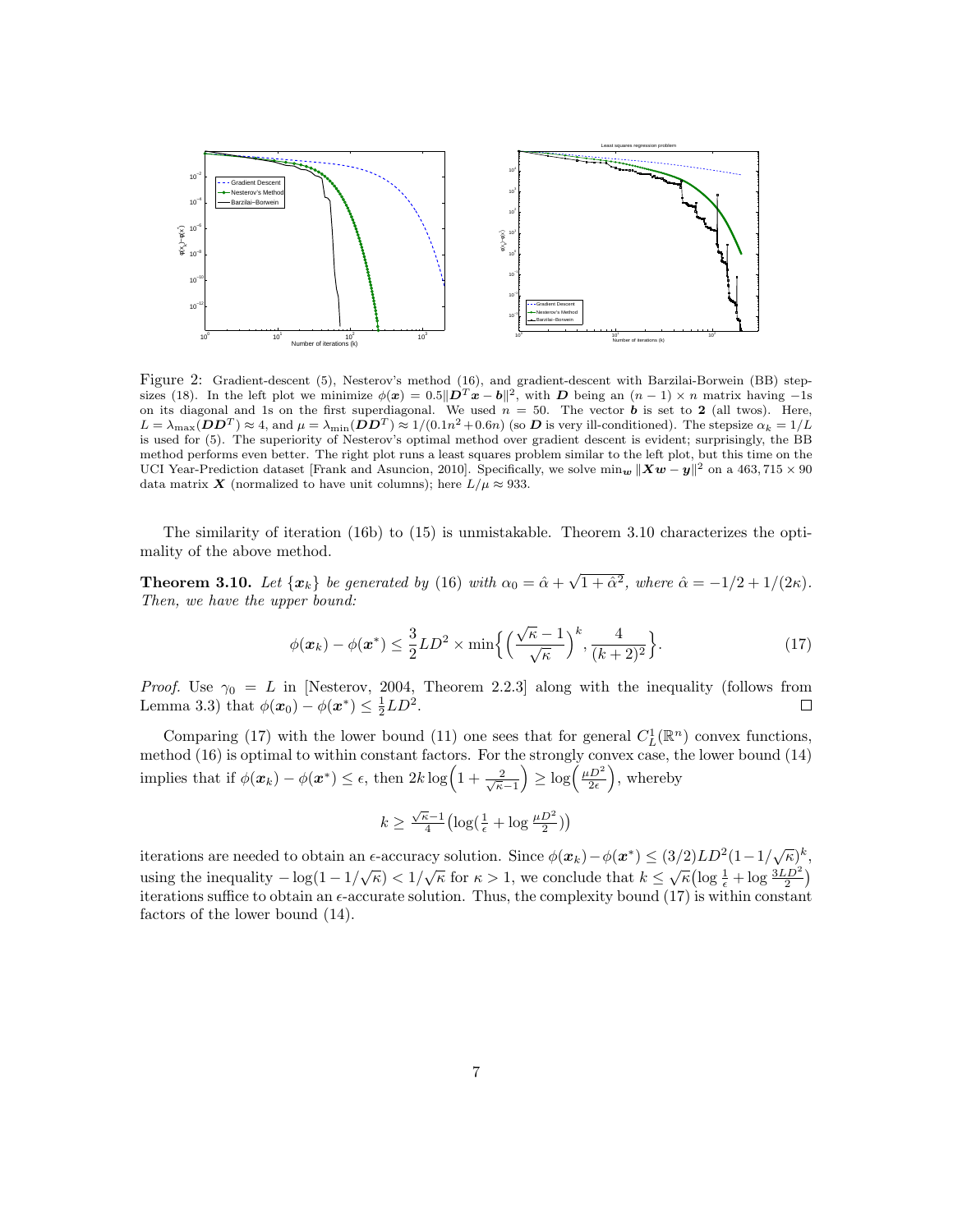#### Digression: A faster method?

A curious multistep algorithm is the nonmonotonic gradient descent of Barzilai and Borwein [1988] (BB). Here one first computes the differences  $s_k = x_k - x_{k-1}$ ,  $y_k = \nabla \phi(x_k) - \nabla \phi(x_{k-1})$ , and then iterates (5) using the stepsize

$$
\alpha_k = \langle \mathbf{s}^k, \mathbf{y}^k \rangle / ||\mathbf{y}^k||^2, \quad \text{or} \quad \alpha_k = ||\mathbf{s}^k||^2 / \langle \mathbf{s}^k, \mathbf{y}^k \rangle. \tag{18}
$$

These stepsizes may be viewed as scalar approximations to the Hessian or its inverse; this approximation of the curvature explains to some extent the impressive empirical speedups enjoyed by BB gradientdescent (see Fig. 2).

#### 3.1.1 Constrained problems

We can accommodate 'simple' constraints into the above gradient based methods without changing their upper complexity bounds. In particular, say  $x$  lies in  $\mathcal X$  which is "simple" so that the *orthogonal* projection  $(6)$  can be computed exactly. The upper and lower bounds stated in Theorems 3.4 and 3.8 extend easily to this constrained problem.

The original proofs extend easily because we can exploit the fact that  $P_{\mathcal{X}}$  is firmly nonexpansive:

$$
\langle P_{\mathcal{X}}\boldsymbol{x} - P_{\mathcal{X}}\boldsymbol{y}, \boldsymbol{x} - \boldsymbol{y} \rangle \le ||\boldsymbol{x} - \boldsymbol{y}||^2. \tag{19}
$$

The details are an instructive, so we leave them as an exercise for the reader. Nesterov's optimal method (16) too, extends easily if we use the projected update  $x_{k+1} = P_{\mathcal{X}}(y_k - \frac{1}{L}\nabla \phi(y_k)).$ 

But what happens if the projection cannot be computed exactly? Indeed, frequently the constraint set is not so simple and the projection  $P_{\mathcal{X}}$  can be computed only approximately. In this case, substantial changes to the algorithm and its convergence analysis must be made. For an accessible account, we refer the reader to the recent work of Schmidt et al. [2011], who discuss how to handle inexact projections (and proximity operators, to be introduced in Section 4.3).

### 4 Nonsmooth Convex Optimization

After our brief discussion of smooth convex optimization we now turn to a class of problems pervasive in machine learning: *nonsmooth convex optimization*. More specifically, we consider optimizing convex functions that are Lipschitz continuous over a compact set containing the solution.

**Example 4.1** (Hinge loss SVM). Let  $\{(x_i, y_i) : 1 \le i \le m\}$  be labeled training examples, where  $x_i \in \mathbb{R}^n$  are feature vectors and  $y_i \in \{\pm 1\}$  their labels. One way to classify an unlabeled point x is to assign to it the label  $sgn(w^T x + b)$ , where  $w \in \mathbb{R}^n$  is a weight vector that must be learned and  $b \in \mathbb{R}$  is a "bias" term. A fundamental choice for computing w and b is the *Hinge loss SVM*, which involves solving the nonsmooth problem:

$$
\min_{\mathbf{w},b} \phi(\mathbf{w},b) := \frac{1}{2} ||\mathbf{w}||_2^2 + C \sum_{i=1}^m \max(0, 1 - y_i(\mathbf{w}^T \mathbf{x}_i + b)), \tag{20}
$$

where  $C > 0$  is a tradeoff parameter. The hinge loss terms in (20) are easily seen to be Lipschitz continuous and convex. Assuming that the optimal  $w^*$  lies in a ball of radius D, we see that 2D suffices as a Lipschitz constant for the (convex) regularizer  $\|\mathbf{w}\|_2^2$ . Thus,  $\phi(\mathbf{w}, b)$  is Lipschitz continuous and convex.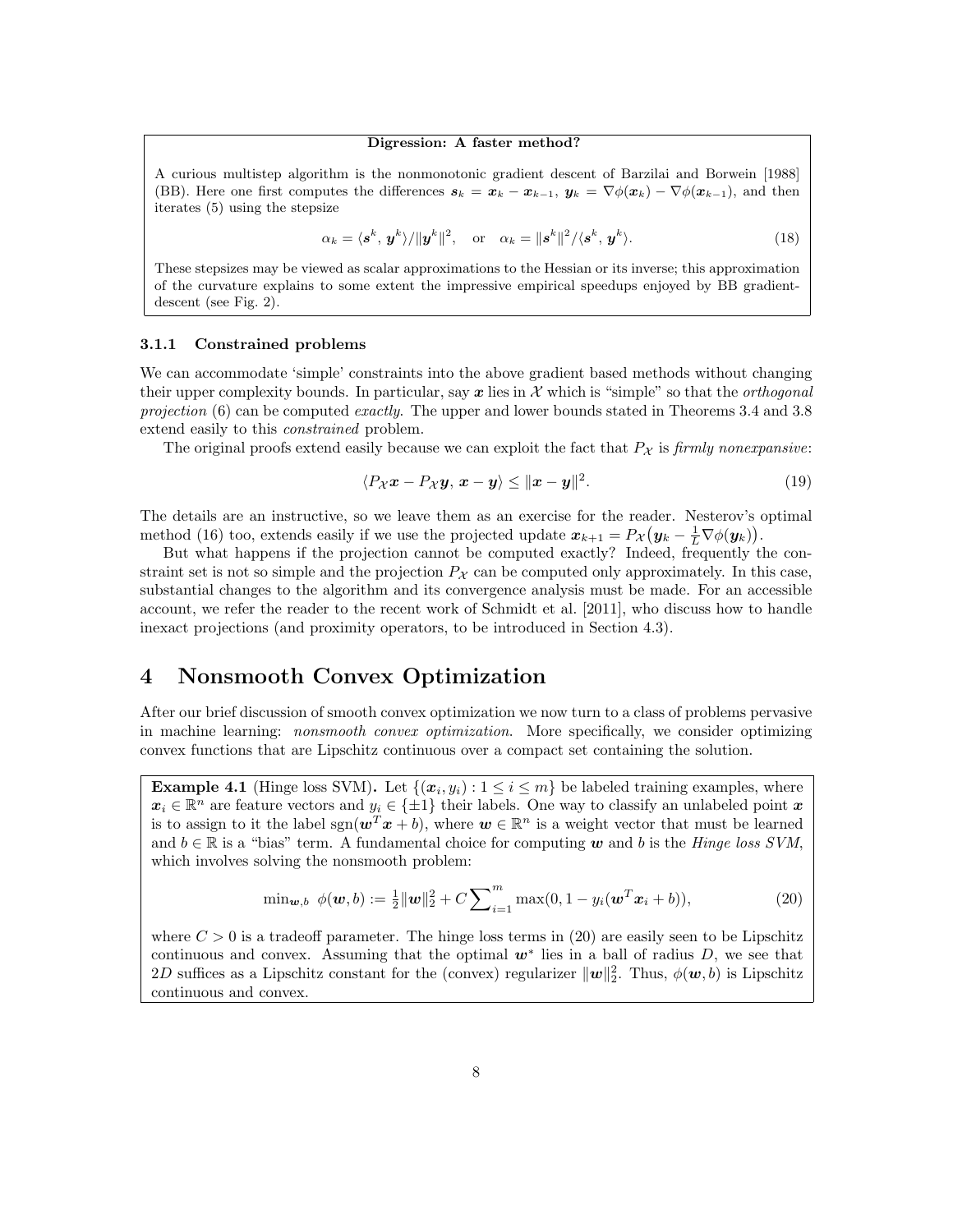#### 4.1 Basic Theory

We start our discussion of nonsmooth convex optimization by recalling an extremely important concept from convex analysis.

**Definition 4.2** (Subdifferential). Let  $\phi$  be convex. For any  $y \in \text{dom } \phi$  the *subdifferential* of  $\phi$  at **y**, written  $\partial \phi(\mathbf{y})$ , is defined to be the set

$$
\partial \phi(\mathbf{y}) := \{ \mathbf{g} \mid \phi(\mathbf{x}) \ge \phi(\mathbf{y}) + \langle \mathbf{g}, \mathbf{x} - \mathbf{y} \rangle \quad \forall \mathbf{x} \in \text{dom} \phi \} \,.
$$

The subdifferential generalizes the concept of a gradient: if  $\phi$  is differentiable, then the subdifferential is a singleton  $\partial \phi(\mathbf{y}) = {\nabla \phi(\mathbf{y})}.$  Akin to gradients, subdifferentials also help characterize optimality. Indeed, using  $(21)$  an easy exercise shows that for a given point  $x^*$ ,

$$
\phi(\mathbf{x}^*) \le \phi(\mathbf{x}) \quad \text{for all } \mathbf{x}, \quad \text{if and only if} \quad 0 \in \partial \phi(\mathbf{x}^*). \tag{22}
$$

Given these properties of the subdifferential, we may hope to generalize iteration (5) to accommodate nondifferentiable convex functions. A fairly natural choice is to introduce the (projected) subgradient method

$$
\boldsymbol{x}_{k+1} = P_{\mathcal{X}}(\boldsymbol{x}_k - \alpha_k \boldsymbol{g}_k), \quad k = 0, 1, \dots,
$$
\n
$$
(23)
$$

where, instead of the gradient we use an arbitrary *subgradient*  $g_k \in \partial \phi(x_k)$ ;  $\alpha_k$  is a suitable stepsize. Although similar in form to (5), iteration (23) differs crucially: unlike the (negative) gradient, an arbitrary subgradient does not provide a direction of descent. This limitation forces us to use stepsizes that are less flexible than for gradient-descent, and also contributes to making (23) converge slowly.

**Example 4.3** (Nesterov [2008]). Let  $\phi(x) = |x|$ , for  $x \in \mathbb{R}$ . The subgradient method (23) generates  $x_{k+1} = x_k - \alpha_k g_k$ , where  $g_k \in \partial |x_k|$ . If  $x_0 = 1$  and  $\alpha_k = \frac{1}{\sqrt{k+1}} + \frac{1}{\sqrt{k+2}}$  (this stepsize is known to be optimal [Nesterov, 2008]), then  $|x_k| = \frac{1}{\sqrt{k+1}}$ , so that  $O(\frac{1}{\epsilon^2})$  iterations are needed to obtain  $\epsilon$ -accuracy.

The dismal behavior shown in Example 4.3 is typical for the subgradient method which exhibits  $O(1/\sqrt{k})$  convergence. One may wonder: Can we do better than the subgradient method? The answer is, unfortunately, 'No.' Theorem 4.4 asserts this claim formally.

**Theorem 4.4** (Nesterov [2004]). Assume that the solution  $x^*$  lies in a Euclidean ball of radius  $D > 0$  around a given initial point  $x_0$ , denoted B. There exists a function  $\phi$  in  $C_L^0(\mathcal{B})$  (with  $L > 0$ ), such that for  $0 \leq k \leq n-1$ , the inequality

$$
\phi(\boldsymbol{x}_k) - \phi(\boldsymbol{x}^*) \ge \frac{LD}{2(1+\sqrt{k+1})},\tag{24}
$$

holds for any algorithm that generates  $x_k$  by linearly combining the previous iterates and subgradients  $(cf. (10)).$ 

Compared with the  $C<sub>L</sub><sup>1</sup>$  convex case, the situation for the nonsmooth case looks much worse. Nesterov [2003, 2005a] brought good news by showing how to circumvent the  $O(1/\sqrt{k})$  barrier of (24) by making a simple (in hindsight) but far-reaching observation: we don't always work with blackboxes but explicitly know the problem structure, which can be exploited to obtain faster algorithms. Let us now describe the key consequences of this observation.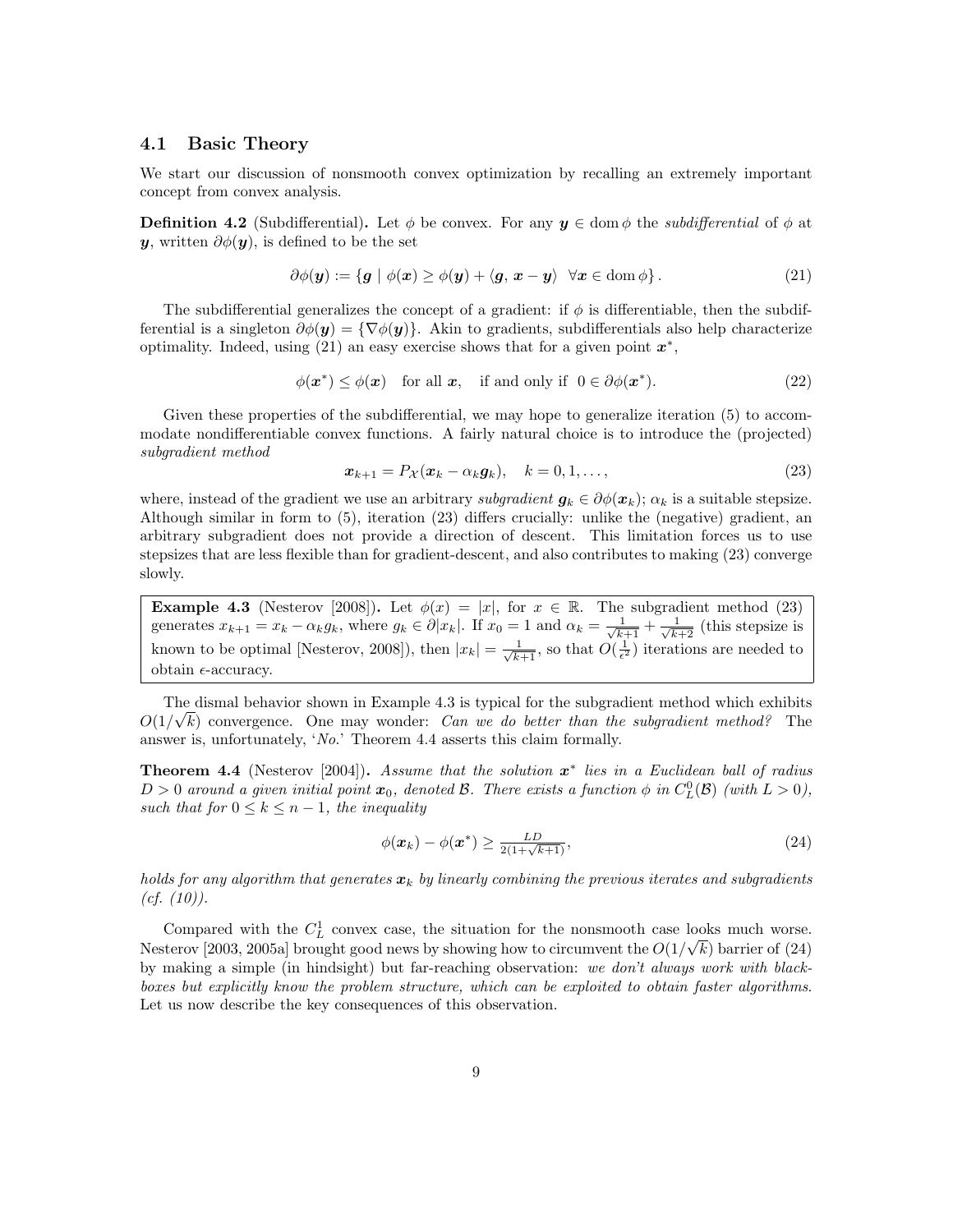#### 4.2 Smooth Minimization of Nonsmooth Functions

Intuitively, if we could replace a nonsmooth problem with a "good enough" smooth approximation, we could approximately solve the nonsmooth problem faster. This idea may be expected to work because on a compact set, a Lipschitz continuous convex function can be approximated to any uniform accuracy  $\epsilon > 0$  by a  $C_L^1$  convex function. If L is of the order  $O(1/\epsilon)$ , then an optimal method that requires  $O(\sqrt{L/\epsilon})$  iterations could yield a nonsmooth optimization method that converges as  $O(1/\epsilon)$ , thereby breaking the  $O(1/\sqrt{k})$  barrier (which corresponds to  $O(1/\epsilon^2)$ ).

Nesterov [2005a] builds on this intuition to consider nonsmooth functions  $\phi(\mathbf{x})$  that possess an explicit max-structure, that is,

$$
\phi(\boldsymbol{x}) = \hat{\phi}(\boldsymbol{x}) + \max_{\boldsymbol{z} \in \mathcal{Z} \subseteq \mathbb{R}^m} \{ \langle \boldsymbol{A}\boldsymbol{x}, \, \boldsymbol{z} \rangle - \hat{\phi}(\boldsymbol{z}) \},\tag{25}
$$

where  $\hat{\phi}$  is convex and lies in  $C_{L(\hat{\phi})}^1(\mathcal{X}); \hat{\phi}(z)$  is continuous and convex on  $\mathcal{Z}$ , and  $\mathbf{A} \in \mathbb{R}^{m \times n}$ . For such  $\phi$ , he then introduces a smoothness parameter  $\mu > 0$ , and defines the *smooth approximation*:<sup>4</sup>

$$
\phi_{\mu}(\boldsymbol{x}) := \hat{\phi}(\boldsymbol{x}) + \max_{\boldsymbol{z} \in \mathcal{Z}} \{ \langle \boldsymbol{A}\boldsymbol{x}, \boldsymbol{z} \rangle - \hat{\phi}(\boldsymbol{z}) - \frac{1}{2}\mu \|\boldsymbol{z}\|^2 \}.
$$
 (26)

The 'max' term in (26) has a unique solution (since  $\hat{\phi}$  is continuous,  $||z||^2$  is strongly convex and  $Z$  is compact), say  $z_{\mu}(x)$ . From standard results [e.g., Rockafellar and Wets, 1998, Theorem 2.26] it follows that

$$
\nabla \phi_{\mu}(\boldsymbol{x}) = \nabla \hat{\phi}(\boldsymbol{x}) + \boldsymbol{A}^{T} \boldsymbol{z}_{\mu}(\boldsymbol{x}), \qquad (27)
$$

with a Lipschitz constant given by

$$
L(\phi_{\mu}) := L(\hat{\phi}) + \frac{1}{\mu} ||A||^2.
$$
 (28)

Depending on the set Z, instead of  $||z||^2$ , a different "prox-function" might be more appropriate—we omit discussion for simplicity and refer the reader to [Juditsky and Nemirovski, 2011a, Nesterov, 2005a]. Instead, we directly present Nesterov's smoothing algorithm.

| For $k > 0$ iterate: |                                                                                                                                                                                                                                                                                                                                                                                                                            |      |
|----------------------|----------------------------------------------------------------------------------------------------------------------------------------------------------------------------------------------------------------------------------------------------------------------------------------------------------------------------------------------------------------------------------------------------------------------------|------|
|                      | $\boldsymbol{y}_k = P_{\mathcal{X}}(\boldsymbol{x}_k - \frac{1}{L(\phi_{\mu})}\nabla \phi_{\mu}(\boldsymbol{x}_k)) \;.$<br>$\mathbf{z}_k = \operatorname{argmin}_{\mathbf{x} \in \mathcal{X}} \frac{1}{2} L(\phi_\mu) \ \mathbf{x}\ ^2 + \sum_{i=0}^k \frac{i+1}{2} \langle \nabla \phi_\mu(\mathbf{x}_i), \mathbf{x} \rangle$<br>$\boldsymbol{x}_{k+1} = \frac{2}{k+3}\boldsymbol{z}_k + \frac{k+1}{k+3}\boldsymbol{y}_k$ | (29) |

To describe the complexity of iteration (29), we need the (primal and dual) diameters  $D_{\mathcal{X}}$  :=  $\max_{\mathbf{z}\in\mathcal{X}}\|\mathbf{x}\|$  and  $D_{\mathcal{Z}} := \max_{\mathbf{z}\in\mathcal{Z}}\|\mathbf{z}\|$ . Nesterov [2005a, Thm. 3] shows that upon setting  $\mu =$  $\frac{2||A||}{N+1} \frac{D_X}{D_Z}$ , after N iterations of (29), the vector  $y_N$  solves (25) to an accuracy upper-bounded by

$$
\frac{4||\mathbf{A}||}{N+1}D_{\mathcal{X}}D_{\mathcal{Z}} + \frac{4L(\hat{\phi})D_{\mathcal{X}}^2}{(N+1)^2}.
$$
\n(30)

And what's more, it can be shown that (modulo constant factors) this bound is unimprovable [Juditsky and Nemirovski, 2011a].

An instructive example where algorithm (29) applies is shown as Example 4.5 below.

<sup>&</sup>lt;sup>4</sup>This approximation is essentially the negative Moreau envelope of  $\hat{\phi}$ .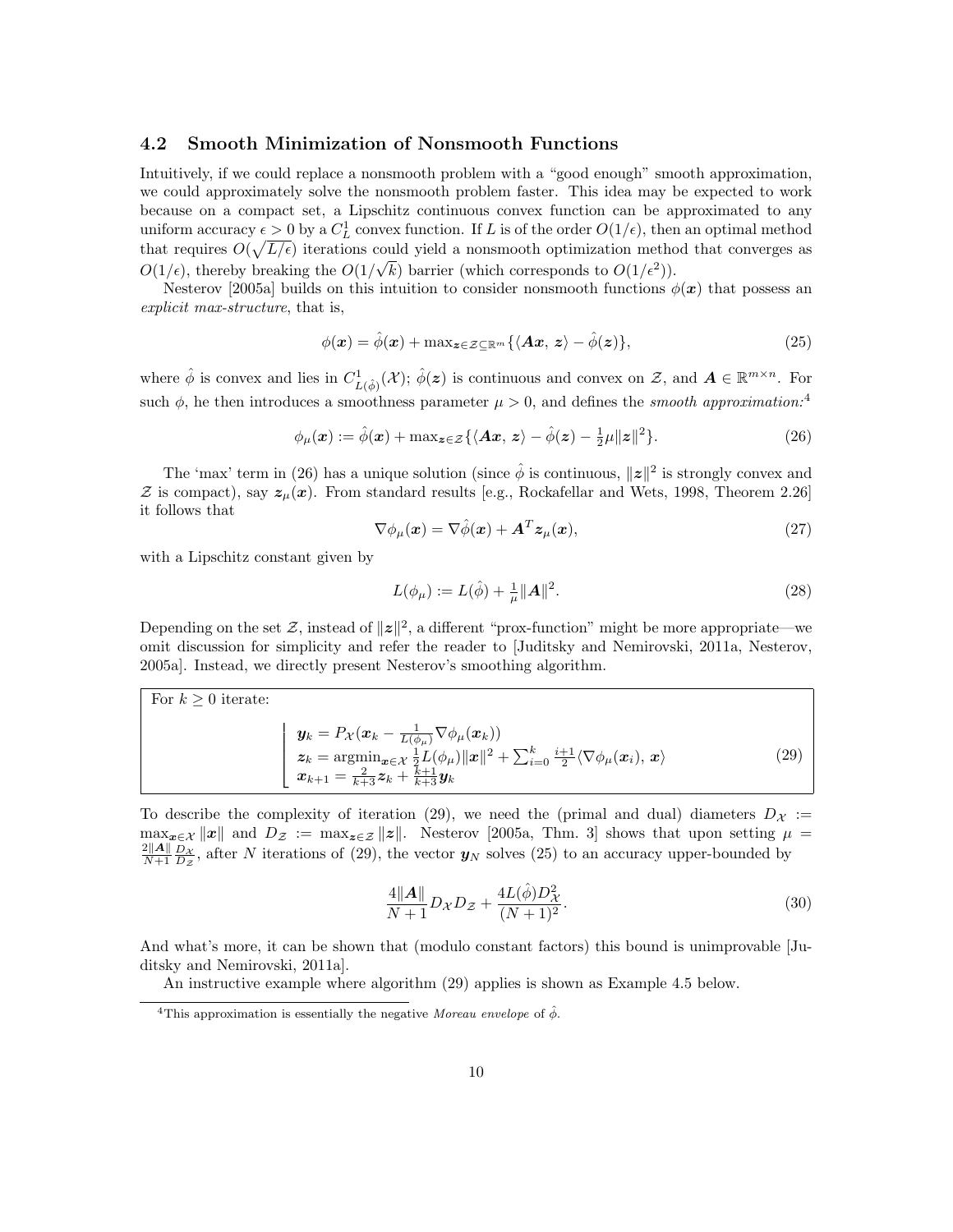Example 4.5 (Least absolute deviations). A regression task that is more robust (perchance less stable) than least-squares is least absolute deviations (LAD) [Portnoy and Koenker, 1997]. Here, we minimize the  $\ell_1$ -norm cost  $\phi(\mathbf{x}) = \|\mathbf{A}\mathbf{x} - \mathbf{b}\|_1$ . Unlike least-squares, LAD does not have an analytic solution, so it has attracted several iterative approaches; we are, however, unaware if Nesterov's smoothing technique has been applied to it so far.

Since the cost  $\phi$  is separable, on noting  $|x_i| = \max_{|z_i| \leq 1} z_i x_i$ , we obtain

$$
\phi(\boldsymbol{x}) = \max_{\|\boldsymbol{z}\|_{\infty} \leq 1} \{ \langle \boldsymbol{A}\boldsymbol{x} - \boldsymbol{b}, \boldsymbol{z} \rangle \}, \qquad \text{(notice: } \hat{\phi} = 0),
$$

so that  $\phi_{\mu}(\boldsymbol{x}) := \max_{\|\boldsymbol{x}\|_{\infty} \leq 1} \{ \langle \boldsymbol{A}\boldsymbol{x} - \boldsymbol{b}, \boldsymbol{z} \rangle - \frac{1}{2}\mu\|\boldsymbol{z}\|^2 \}.$  Hence,  $\boldsymbol{z}_{\mu}(\boldsymbol{x})$  can be computed simply by projecting the scaled residual  $\mu^{-1}(Ax-b)$  onto the ball  $||z||_{\infty} \leq 1$ . Notice that  $||z|| \leq \sqrt{n} ||z||_{\infty} \leq$  $\sqrt{n}$  =:  $D_z$ . Some linear algebra shows that we can essentially restrict x to lie in a Euclidean ball with diameter  $D_{\mathcal{X}} < \infty$ . Thus, we can invoke (29) to solve LAD.

For more sophisticated examples, see [Ying et al., 2009], who apply the smoothing technique to metric learning, and [Stobbe and Krause, 2010], who apply the smoothing technique to approximately minimize a subclass of decomposable submodular functions.

#### 4.2.1 Excessive Gap Technique

Scheme (29) has a disadvantage: to set the smoothing parameter  $\mu$ , the number of steps must be known in advance. Nesterov [2005b] overcomes this disadvantage by assuming slightly more structure, for which he develops a new *excessive-gap technique* (EGT). This leads to  $O(1/k)$  rate for problems with max-structure, and a faster  $O(1/k^2)$  rate for strongly convex objectives. We summarize the key ideas below.

First, some convex analysis shows that the (Fenchel) dual to  $(25)$  is

$$
g(z) := -\hat{\phi}(z) + \min_{\mathbf{x} \in \mathcal{X}} \{ \langle A\mathbf{x}, z \rangle + \hat{\phi}(\mathbf{x}) \}.
$$
 (31)

For this dual, we let  $\nu > 0$  and introduce the smooth approximation

$$
g_{\nu}(z) := -\hat{\phi}(z) + \min_{\boldsymbol{x} \in \mathcal{X}} \{ \langle \boldsymbol{A}\boldsymbol{x}, \, \boldsymbol{z} \rangle + \hat{\phi}(\boldsymbol{x}) + \frac{1}{2}\nu \|\boldsymbol{x}\|^2 \}. \tag{32}
$$

We require the gradient of (32), which is simply given by

$$
\nabla g_\nu(\boldsymbol{z}) = - \nabla \hat{\phi}(\boldsymbol{z}) + \boldsymbol{A} \boldsymbol{x}_\nu(\boldsymbol{z}),
$$

where  $x_{\nu}(z)$  denotes the unique solution to the 'min' in (32). One may quickly verify that the gradient  $\nabla g_{\nu}$  is Lipschitz with the constant

$$
L(g_{\nu}) := L(\hat{\phi}) + \frac{1}{\nu} ||A||^2.
$$

Observe that weak-duality implies that  $g(z) \leq \phi(x)$  for all pairs  $(x, z) \in \mathcal{X} \times \mathcal{Z}$ , while strongduality mandates  $\min_{x \in \mathcal{X}} \phi(x) = \max_{z \in \mathcal{Z}} g(z)$ . Thus, for a given pair  $(x, z)$  we may compute the duality gap  $\phi(x) - g(z)$ , but what about the "smoothed" gap  $\phi_{\mu}(x) - g_{\nu}(z)$ ? This gap can be positive or negative (as any of the inequalities  $g \leq \phi$ ,  $\phi_{\mu} \leq \phi$ , or  $g \leq g_{\nu}$  can hold), so it is useful to consider the excessive gap condition:

$$
\phi_{\mu}(\bar{x}) \le g_{\nu}(\bar{z}) \quad \text{for a pair} \quad (\bar{x}, \bar{z}) \in \mathcal{X} \times \mathcal{Z}.
$$
 (33)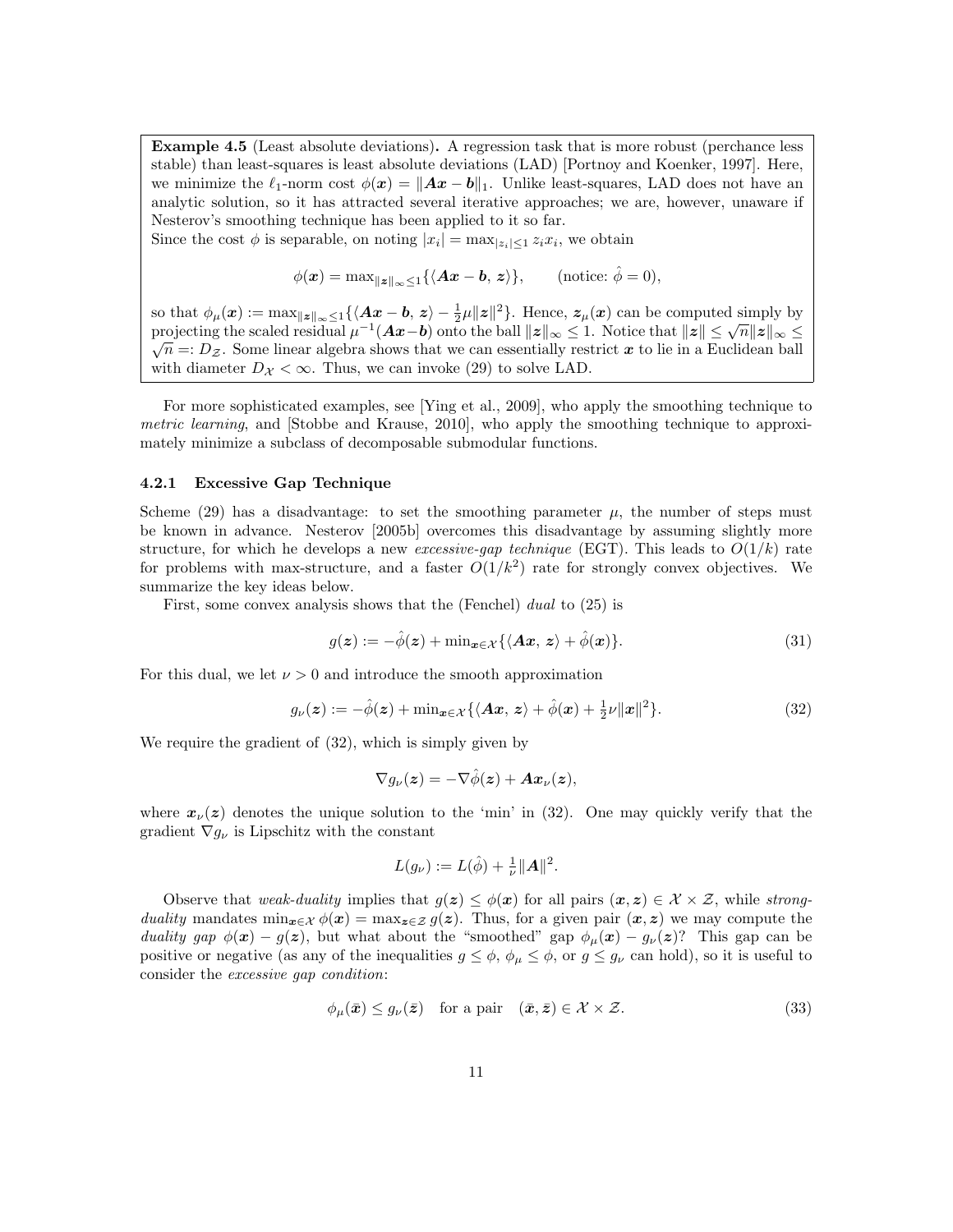Condition (33) lies at the heart of the EGT. To see why, observe that

$$
\phi(\mathbf{x}) - \mu D_{\mathcal{Z}}^2 \le \phi_{\mu}(\mathbf{x}) \quad \text{and} \quad g(\mathbf{z}) + \nu D_{\mathcal{X}}^2 \ge g_{\nu}(\mathbf{z}). \tag{34}
$$

Thus, for a primal-dual pair  $(\bar{x}, \bar{z})$  that satisfies the excessive gap condition (33), the corresponding duality gap is bounded by

$$
\phi(\bar{x}) - g(\bar{z}) \le \mu D_{\mathcal{Z}}^2 + \nu D_{\mathcal{X}}^2. \tag{35}
$$

In other words, the duality gap is bounded by a function linear in  $\mu$  and  $\nu$ . So, if both of these parameters shrink to zero, the duality gap will also shrink to zero, at least as fast.

The aim of Nesterov's EGT is, therefore, to generate a sequence  $\{(\bar{x}_k, \bar{z}_k)\}\$  of primal-dual iterates that satisfy condition (33), and to simultaneously choose scalar sequences  $\{\mu_k\}$  and  $\{\nu_k\}$  that tend to zero at the desired rate. For example, when  $L(\hat{\phi}) = L(\hat{\phi}) = 0$ , then Nesterov [2005b, Iteration (6.8)] shows how to generate such sequences, and to thereby obtain the desired  $O(1/k)$  upper-bound

$$
\phi(\bar{\boldsymbol{x}}_k) - g(\bar{\boldsymbol{z}}_k) \le \frac{4||\boldsymbol{A}||}{k+1} D_{\mathcal{X}} D_{\mathcal{Z}}.
$$
\n(36)

If in addition the function  $\phi$  in (25) is  $\sigma$ -strongly-convex, then an even faster rate of convergence is possible; specifically, it holds that

$$
\phi(\bar{x}_k) - g(\bar{z}_k) \le \frac{4D_{\mathcal{Z}}(L(\hat{\phi}) + \sigma^{-1}||\mathbf{A}||^2)}{(k+1)(k+2)}.
$$
\n(37)

A point worth noting about (37) is that in contrast to (36), the rate does not depend on  $D_{\mathcal{X}}$ , so in principle, the set  $\mathcal X$  need not be bounded.

Example 4.6 (Structured prediction). In [Zhang et al., 2011] the authors apply the EGT (with non-Euclidean prox-functions) to maximum-margin Markov networks, by minimizing the regularized 'hinge-loss':

$$
\phi(\boldsymbol{w}) := \frac{\gamma}{2} \|\boldsymbol{w}\|^2 + \frac{1}{m} \sum\nolimits_{i=1}^m \max_{\boldsymbol{y} \in \mathcal{Y}} \phi_i(\boldsymbol{y}, \boldsymbol{w}; \boldsymbol{z}_i),
$$

where  $z_i = (x_i, y_i)$  are labeled data,  $\mathcal{Y}$  the labels space, and  $\phi_i$  are loss functions. Observe that the same ideas also applies to the hinge-loss SVM of Example 4.1 and other regularized prediction problems.

Example 4.7 (Large-scale Linear Programming). Chen and Burer [2011] apply the EGT (with some modifications) to solve large-scale instances of the following linear programming problem

$$
\min_{\boldsymbol{x}, \boldsymbol{y}} \quad \boldsymbol{c}^T \boldsymbol{x} + \boldsymbol{d}^T \boldsymbol{y} \n\text{s.t.} \quad \boldsymbol{A}\boldsymbol{x} - \boldsymbol{b} \leq \boldsymbol{y}, \qquad \boldsymbol{x}, \boldsymbol{y} \geq 0.
$$

The authors also show applications to some machine learning problems.

**Note.** The smoothing ideas can be generalized to problems whose objective function  $\phi$  admits the saddle-point representation

$$
\phi(\boldsymbol{x}) := \max_{\boldsymbol{z} \in \mathcal{Z}} \quad \Phi(\boldsymbol{x}, \boldsymbol{z}), \tag{38}
$$

where  $\Phi$  has a Lipschitz continuous gradient on  $\mathcal{X} \times \mathcal{Z}$ . Instead of Nesterov's smoothing algorithms, we can also solve (38) by using the Mirror-Prox algorithm [Nemirovski, 2004] that yields a  $O(1/k)$ rate.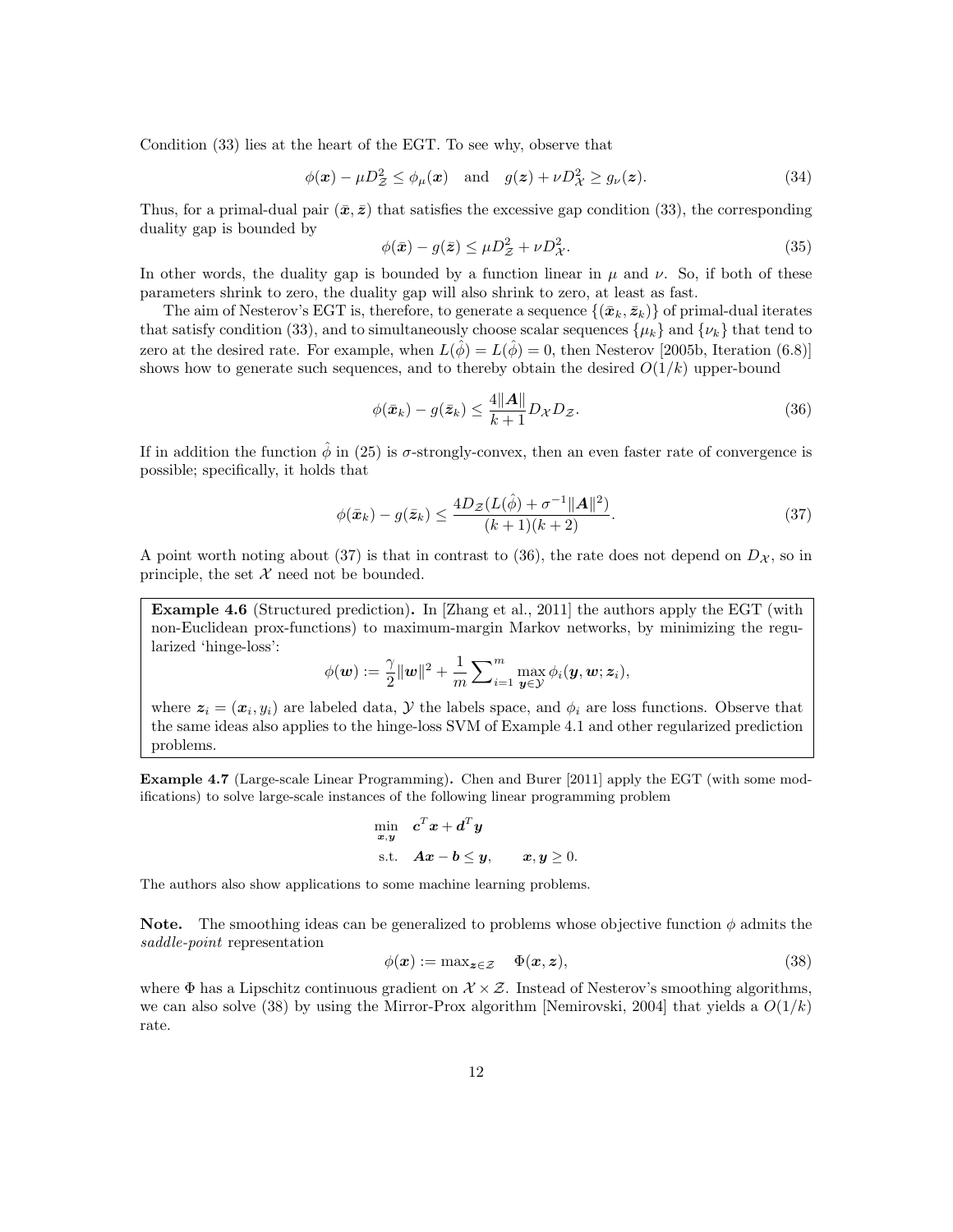#### 4.3 Composite objective minimization

We just saw how exploitation of structure can be used to circumvent lower bounds and improve convergence rates substantially. Can this idea be taken even further? It turns out that for certain problems, it indeed can. Assume that the objective can be written as

$$
\phi(\mathbf{x}) := \ell(\mathbf{x}) + r(\mathbf{x}),\tag{39}
$$

where  $\ell \in C_{L}^{1}$  and r is a continuous convex regularizer. Objective (39) is called *composite* as it is a mix of smooth and nonsmooth terms.<sup>5</sup>

Composite objectives enjoy great importance in machine learning, largely because of their flexibility and wide applicability. The smooth part measures quality of the estimation, while the nonsmooth part encourages the solution to satisfy certain desirable structural properties such as sparsity. We note in passing that one can alternatively view the loss  $\ell(x)$  as a negative log-likelihood term and the regularizer  $r(x)$  as a prior, though we do not pursue such connections further.

<sup>&</sup>lt;sup>5</sup>This formulation is complementary to (25) where the max-term may be viewed as a nonsmooth loss and  $\hat{\phi}$  as a regularizer.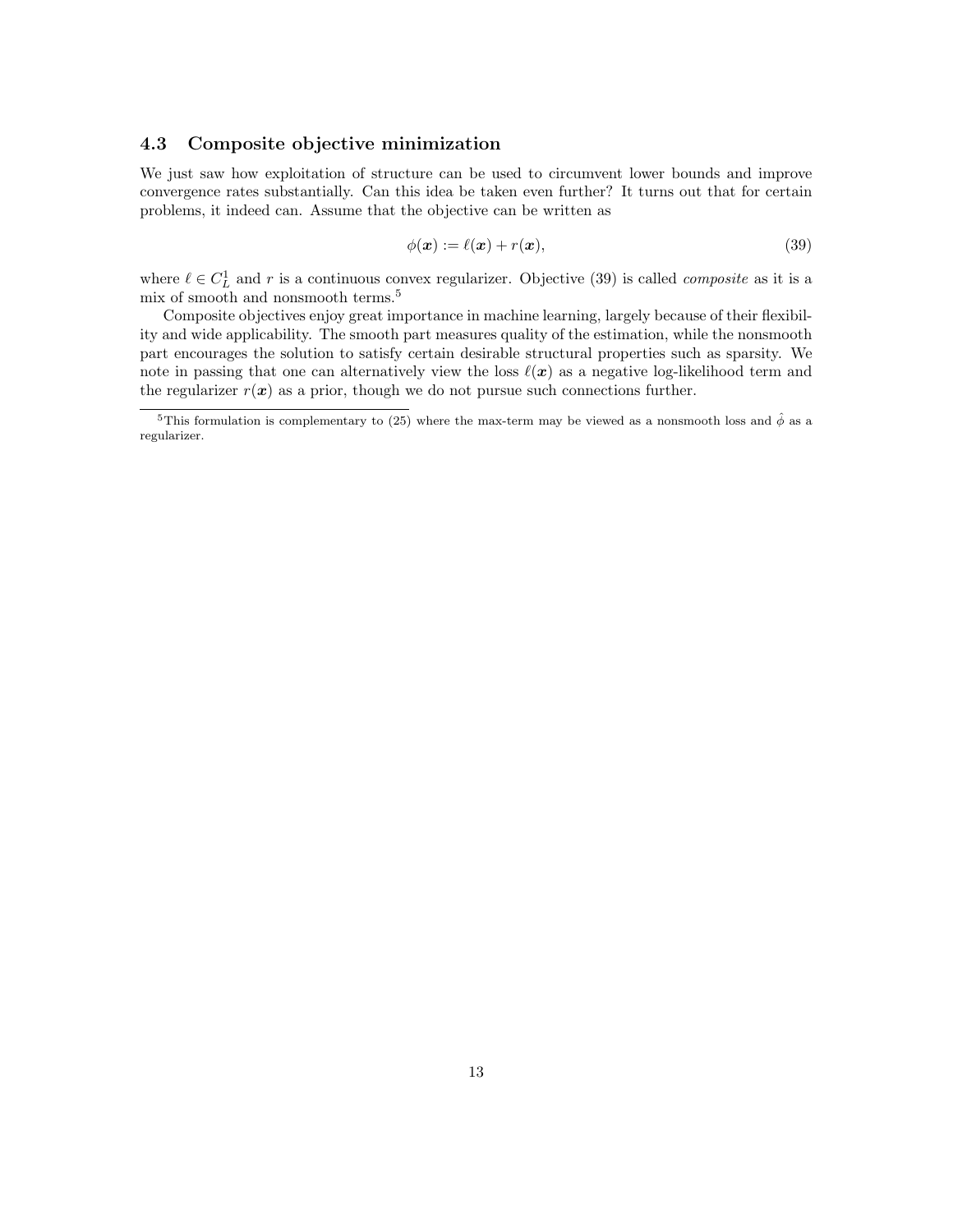**Example 4.8.** Let  $\ell(x) = \frac{1}{2} ||Ax - b||^2$  denote a generic quadratic loss; we list some corresponding choices for the regularizer  $r(x)$  below.

- Lasso [Tibshirani, 1996] uses  $r(x) = \lambda ||x||_1$ , primarily to effect feature selection. The  $\ell_1$ norm is known to prefer sparse solutions (i.e., solutions with many zeros), which effectively selects columns of matrix  $\boldsymbol{A}$  that play a dominant role in explaining the observation vector **b.** The  $\ell_1$ -norm also enjoys great popularity in the field of compressed sensing, where it is formally used as a proxy for the cardinality function [Baraniuk, 2007].
- Fused lasso [Tibshirani et al., 2005] combines the  $\ell_1$ -norm on the vector x with an  $\ell_1$ norm on the "discrete gradient" of x, i.e., it uses  $r(x) = \lambda ||x||_1 + \sum_{i=1}^{n-1} |x_{i+1} - x_i|$ . This combination elicits not only sparse vectors  $x$ , but also enforces their gradients to be sparse thus, a few large changes will be preferred to several small changes in adjacent components of  $x$ . This idea proves useful in applications such as change detection or even in feature selection [Tibshirani et al., 2005].
- Total variation. Suppose the variable x is a matrix in  $\mathbb{R}^{n \times n}$ . The classical total-variation regularizer used for image denoising is [Rudin et al., 1992]:

$$
r(\boldsymbol{x}) = \sum\nolimits_{1 \leq i,j < n} \| (\nabla x)_{i,j} \|_2, \text{ where } (\nabla x)_{i,j} = \begin{bmatrix} x_{i+1,j} - x_{i,j} \\ x_{i,j+1} - x_{i,j} \end{bmatrix}.
$$

However, we alert the reader in passing that this choice of  $r(x)$  does not full fit with the theory that we will describe next, though it can be accommodated using the "inexact" methods proposed in [Schmidt et al., 2011].

• Mixed-norm regression. Assume that  $x$  is split into potentially overlapping "groups" of subvectors  $x_1, \ldots, x_G$ . Instead of selecting features individually, as is done in Lasso, we could now select features groupwise, e.g., using

$$
r(\bm{x}) := \Bigl(\sum\nolimits_{i = 1}^G \| \bm{x}_i \|_q^p\Bigr)^{1/p}.
$$

We refer the reader to [Bach et al., 2011] for a more detailed development.

Let us now see how to solve (39). Nesterov [2007] showed how to minimize  $\phi$  at a rate limited by only the smooth part of the objective as long as r is simple; that is, the following operator is assumed to be computable exactly.<sup>6</sup>

**Definition 4.9** (Proximity operator). Let  $r : \mathcal{X} \subseteq \mathbb{R}^n \to \mathbb{R}$  be lower semicontinuous and convex. The *proximity operator* for r, indexed by scalar  $\eta > 0$ , is the following nonlinear map:

$$
\text{prox}_{\eta}^r : \quad \mathbf{y} \mapsto \text{ argmin}_{\mathbf{x} \in \mathcal{X}} \left( r(\mathbf{x}) + \frac{1}{2\eta} ||\mathbf{x} - \mathbf{y}||^2 \right). \tag{40}
$$

Operator (40) generalizes the projection operator  $(cf. (6))$ : if  $r(x)$  is the indicator function of set X, then  $prox_{\eta}^r \equiv P_{\mathcal{X}}$ . One of its most useful properties is its nonexpansivity, shown as Lemma 4.1.

 $6$ Large parts of the theory also carry over for inexact proximity operators, see [Schmidt et al., 2011] for a nice account.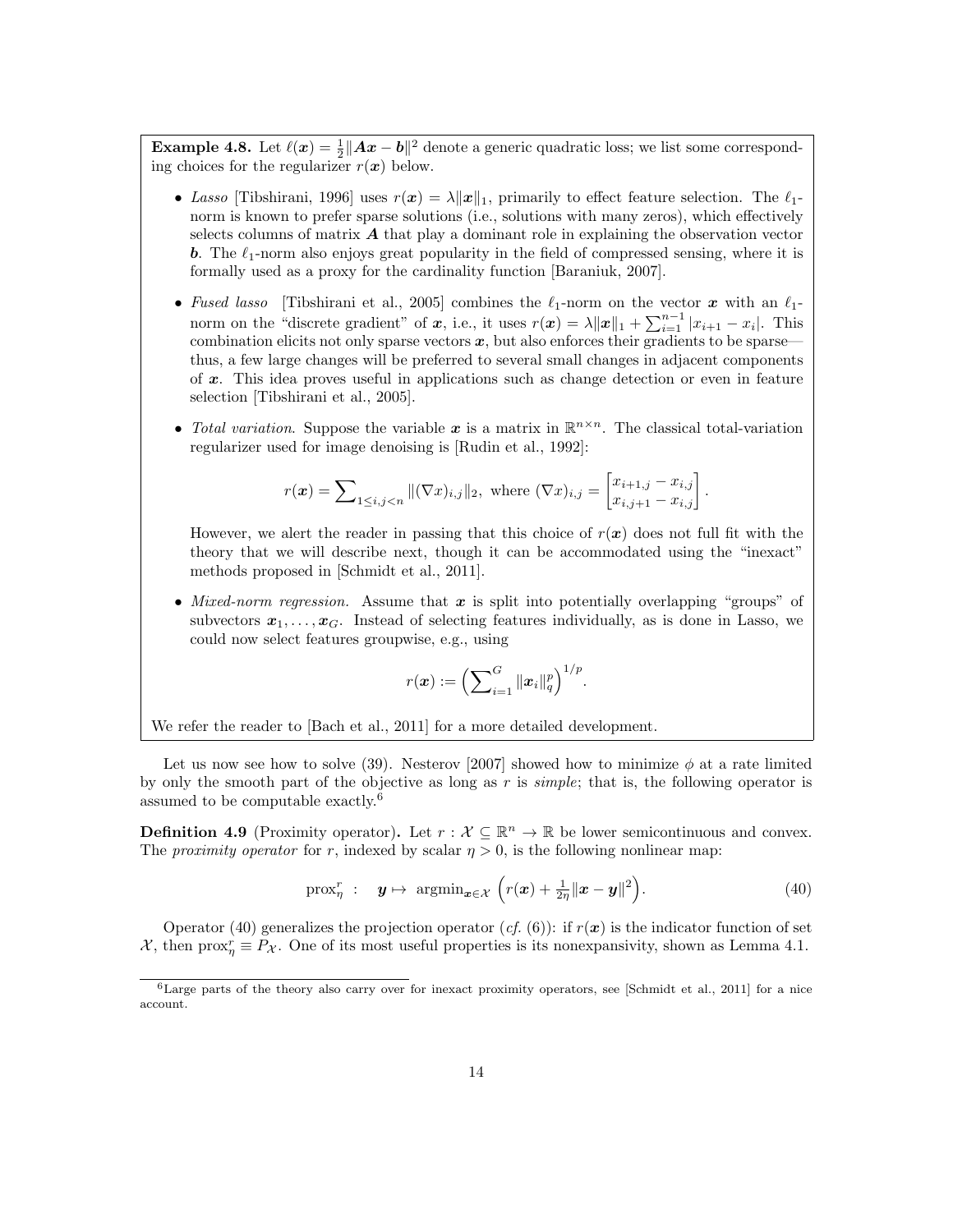Lemma 4.1 (Nonexpansivity [see e.g., Combettes and Pesquet, 2010, Lemma 2.4]). The operator  $prox_{\eta}^r$  satisfies

$$
\|\text{prox}_{\eta}^r x - \text{prox}_{\eta}^r y\| \le \|x - y\|, \quad \forall \ x, y \in \mathbb{R}^n. \tag{41}
$$

This operator enjoys several other useful properties, and we encourage the reader to read the excellent survey [Combettes and Pesquet, 2010] for more information.

In analogy to iteration (5) where the projection operator  $P_{\mathcal{X}}$  handles constraints, we may wonder similarly whether  $prox_{\eta}^r$  allows us to handle the nonsmooth term  $r(x)$ , if we simply iterate

$$
\boldsymbol{x}_{k+1} = \text{prox}_{\eta_k}^r(\boldsymbol{x}_k - \alpha_k \nabla \ell(\boldsymbol{x}_k)), \quad k = 0, 1, \dots
$$
\n<sup>(42)</sup>

It turns out that this is indeed possible. Iteration  $(42)$  is the so-called *forward backward splitting* [e.g., Combettes and Wajs, 2005] method, which converges at the rate  $O(1/k)$ , matching the rate achieved by the smoothing methods of the previous section. Extending the analogy to gradient-projection, it is therefore fitting to ask whether this  $O(1/k)$  rate can be improved?

By now, no surprise: such an improved version was developed by Nesterov [2007]; also by Beck and Teboulle [2009]. These improved methods achieve the optimal rate  $O(1/k^2)$ , and if in addition  $\ell$  is strongly convex, their rate improves to (optimal) linear [Nesterov, 2007]. We summarize Beck and Teboulle's method FISTA, which incidentally is almost implicit (modulo the prox-operator) in Nesterov's optimal method (16).

Choose 
$$
\mathbf{x}_0 \in \mathbb{R}^n
$$
;  $\mathbf{y}_0 = \mathbf{x}_0$ ; and  $\alpha_0 = 1$   
\nFor  $k \ge 0$  iterate:  
\n
$$
\begin{cases}\n\mathbf{x}_{k+1} = \text{prox}_{1/L}^r (\mathbf{y}_k - \frac{1}{L} \nabla \ell(\mathbf{y}_k)) \\
\alpha_{k+1} = (1 + \sqrt{4\alpha_k^2 + 1})/2 \\
\mathbf{y}_{k+1} = \mathbf{x}_{k+1} + \frac{\alpha_k - 1}{\alpha_{k+1}} (\mathbf{x}_{k+1} - \mathbf{x}_k)\n\end{cases}
$$
\n(43)

From (43) it is clear that the computing  $x_{k+1}$  is the hard part. Thus, a lot of attention has been paid to efficient computation of proximity operators. Discussing this computation would take us beyond the scope of this chapter; we refer the interested reader to [Sra et al., 2011, Liu et al., 2009]; also see the useful survey by [Patriksson, 2005].

#### Another digression: a faster method?

We saw that among gradient-based methods, the nonmonotonic method of Barzilai and Borwein [1988] can empirically outperforms gradient descent and Nesterov's optimal method (Fig. 2). Do we have a similarly strong method for the composite objective case? There are at least two such methods: SpaRSA [Wright et al., 2009] and TRIP [Kim et al., 2010]. The latter is based on a nonsmooth trustregion strategy that builds quadratic approximations to its objective function by using BB-formulae, and then uses proximity operators to handle the nonsmooth part; the trust-region strategy ensures convergence. Empirically, TRIP seems to yield impressive performance—see Figs. 3 and 4.

### 5 Stochastic optimization

So far we assumed access to a noiseless oracle. It is more realistic to consider *noisy oracles*, where one does not have access to exact objective function or gradient values, but rather to their noisy estimates (usually zero mean, bounded variance noise is assumed).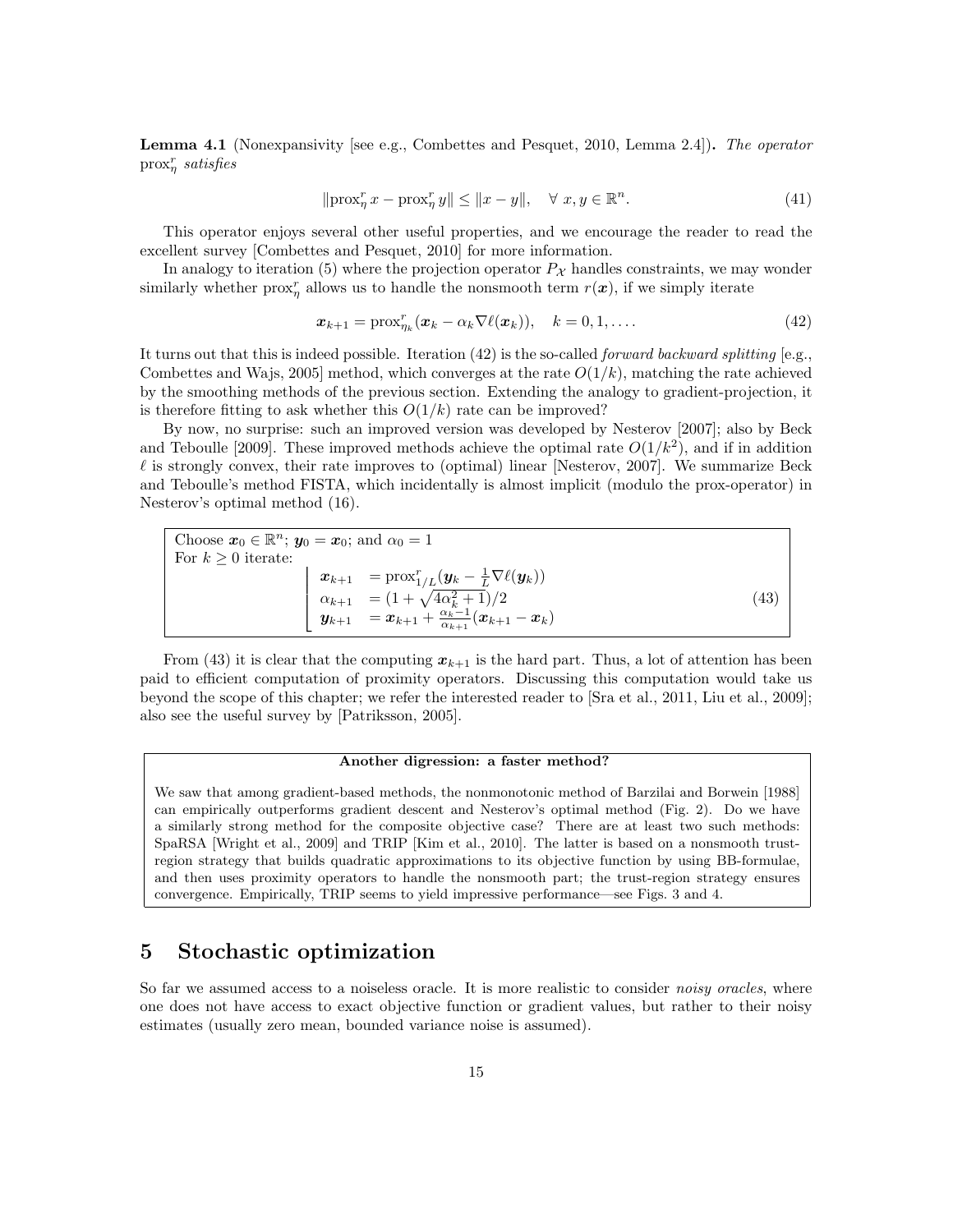

Figure 3: Lasso problem that solves  $\min \frac{1}{2} ||\mathbf{D}^T \mathbf{x} - \mathbf{b}||^2 + \lambda ||\mathbf{x}||_1$ , where  $\mathbf{D}$  is as in Fig. 2 with  $n = 500$ . Left plot shows a run with  $\lambda = 1$ , which leads to  $\approx 7\%$  sparsity; right plot shows run with  $\lambda = 10$ , which leads to ≈ 41% sparsity. As sparsity increases, FBS performs similar to FISTA. Surprisingly, the TRIP method of Kim et al. [2010], which combines Barzilai-Borwein stepsizes with proximity operators, outperforms both, more so for higher sparsity.



Figure 4: Lasso problem on two UCI datasets. Top row: Abalone dataset  $(4177 \times 8)$ ; bottom row: Year Prediction dataset  $(463715 \times 90)$  [Frank and Asuncion, 2010]. Both FISTA and TRIP outperform FBS, and TRIP seems to yield higher accuracy solutions. Note that we used datasets with more rows than columns to make it easy to compute the optimal  $L$  and  $\mu$  parameters needed by FISTA and FBS.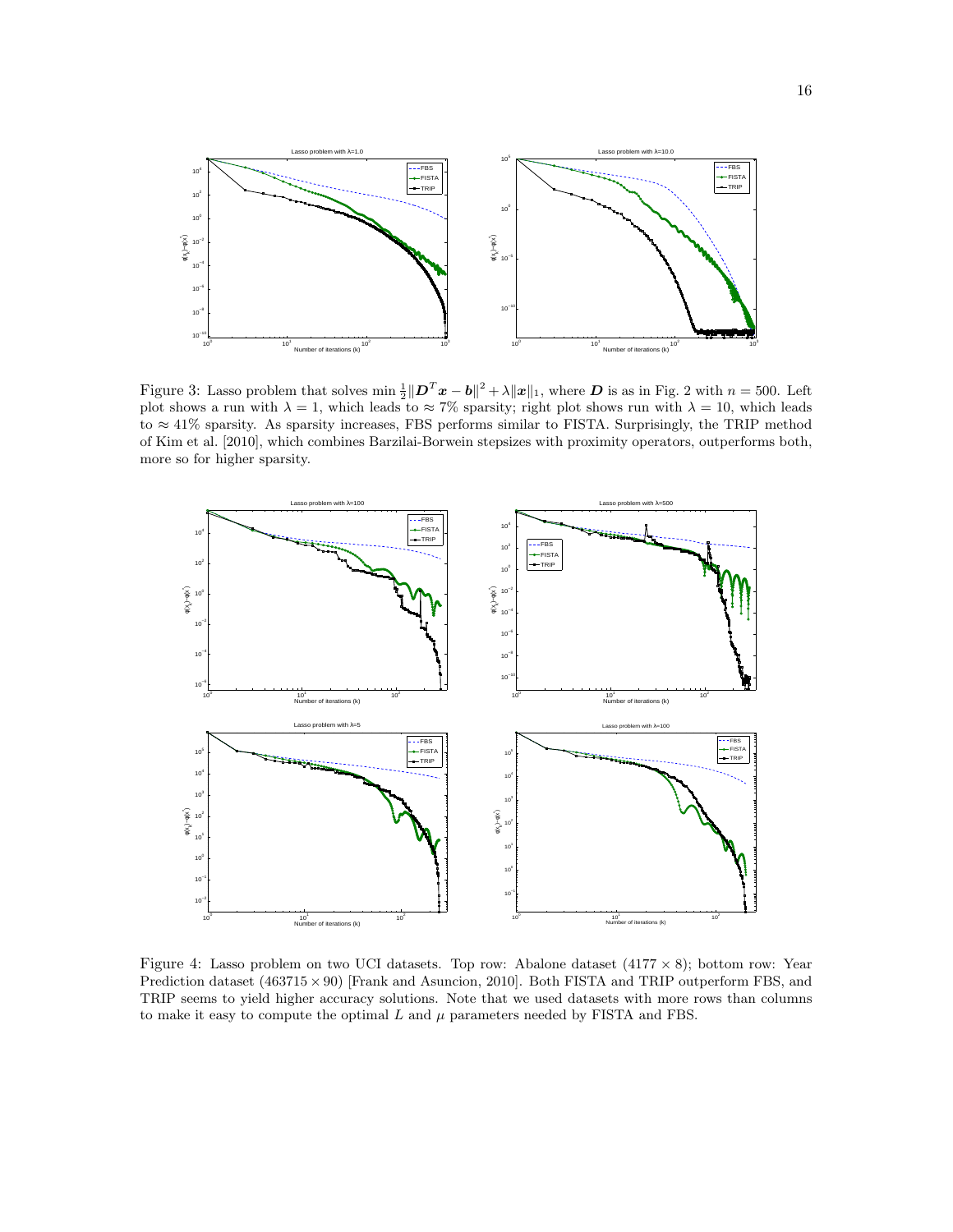This setup is fundamental to machine learning and has attracted enormous interest in the community. Therefore, it is impossible to survey this topic here, and we refer the reader to the tutorial [Srebro and Tewari, 2010] that expostulates the connection between stochastic optimization and machine learning; see also [Bottou and Bousquet, 2011] and [Ghadimi and Lan, 2010] for background and algorithms. We limit our attention to the very recent work of Ghadimi and Lan [2010], because of its generality and algorithmic simplicity.

In this section too, we are interested in computing

$$
\phi^* := \min_{\mathbf{x} \in \mathcal{X}} (\phi(\mathbf{x}) := f(\mathbf{x}) + r(\mathbf{x})),\tag{44}
$$

where  $\mathcal{X} \subseteq \mathbb{R}^n$  is a compact convex set and  $r(x)$  is a 'simple' convex function as before. We assume that  $f: \mathcal{X} \to \mathbb{R}$  is convex and satisfies

$$
\frac{1}{2}\mu\|\boldsymbol{y}-\boldsymbol{x}\|^2 \leq f(\boldsymbol{y})-f(\boldsymbol{x})-\langle f'(\boldsymbol{x}), \boldsymbol{y}-\boldsymbol{x}\rangle
$$
  

$$
\leq \frac{1}{2}L\|\boldsymbol{y}-\boldsymbol{x}\|^2+M\|\boldsymbol{y}-\boldsymbol{x}\|, \text{ for all } \boldsymbol{x}, \boldsymbol{y} \in \mathcal{X}, \quad (45)
$$

but that it is *not* known exactly. Specifically, assume that  $f$  (and  $f'$ ) are available to us via a stochastic oracle, which on receiving  $x_k$  as input, returns the noisy estimates ( $\{\xi_k\}$  is a sequence of i.i.d. noise variables):

$$
F(\boldsymbol{x}_k,\xi_k)\in\mathbb{R},\quad\text{and }G(\boldsymbol{x}_k,\xi_k)\in\mathbb{R}^n.\tag{46}
$$

Further, it is assumed that the estimates (46) satisfy

$$
\mathbb{E}[F(\boldsymbol{x},\xi_k)] = f(\boldsymbol{x}), \quad \mathbb{E}[G(\boldsymbol{x},\xi_k)] = f'(\boldsymbol{x}) \in \partial f(\boldsymbol{x}), \tag{47}
$$

and that the variance of the (sub)gradient estimates is bounded, so that

$$
\mathbb{E}[\|G(\boldsymbol{x},\xi_k) - f'(\boldsymbol{x})\|^2] \leq \sigma^2 \quad \text{for } k \geq 1.
$$
 (48)

The above setup is parameterized by the tuple  $(L, M, \mu, \sigma)$ , different choices of which cover different scenarios. For example,  $\sigma = 0$  reduces to the zero-noise, non-stochastic case. If  $f \in S^1_{L,\mu}$ , then  $M = 0$ , while if  $f \in C_{L(f)}^0$ , then (45) holds with  $L = 0$ ,  $\mu = 0$ , and  $M = 2L(f)$ . Ghadimi and Lan [2010] present a general algorithm for solving the  $(L, M, \mu, \sigma)$  setup; a simplified version of which is presented below.

Let  $x_0 \in \mathcal{X}$ ;  $z_0 = x_0$ ; and  $\gamma \geq 0$  be provided. For  $k\geq 1$  iterate:  $\alpha_k = \frac{2}{k+1}$ ;  $\gamma_k = \frac{4L}{k(k+1)} + \frac{2\gamma}{\sqrt{k}}$  $\frac{\gamma}{k}; \quad \tau_k = \frac{(1-\alpha_k)(\mu + \gamma_k)}{\gamma_k + (1-\alpha_k^2)\mu}$  $y_k = \tau_k z_{k-1} + (1 - \tau_k)x_{k-1}$ Invoke stochastic oracle to compute  $g_k = G(y_k, \xi_k)$   $\hat{\bm{x}}_k \ = \alpha_k \mu \bm{y}_k + ((1-\alpha_k)\mu + \gamma_k)\bm{x}_{k-1} - \alpha_k \bm{g}_k$  $\boldsymbol{x}_k \ = \text{prox}_{\alpha_k/(\gamma_k + \mu)}^r(\hat{\boldsymbol{x}}_k/(\mu + \gamma_k))$  $z_k = \alpha_k x_k + (1 - \alpha_k) z_{k-1};$ (49)

The above algorithm enjoys the following complexity results.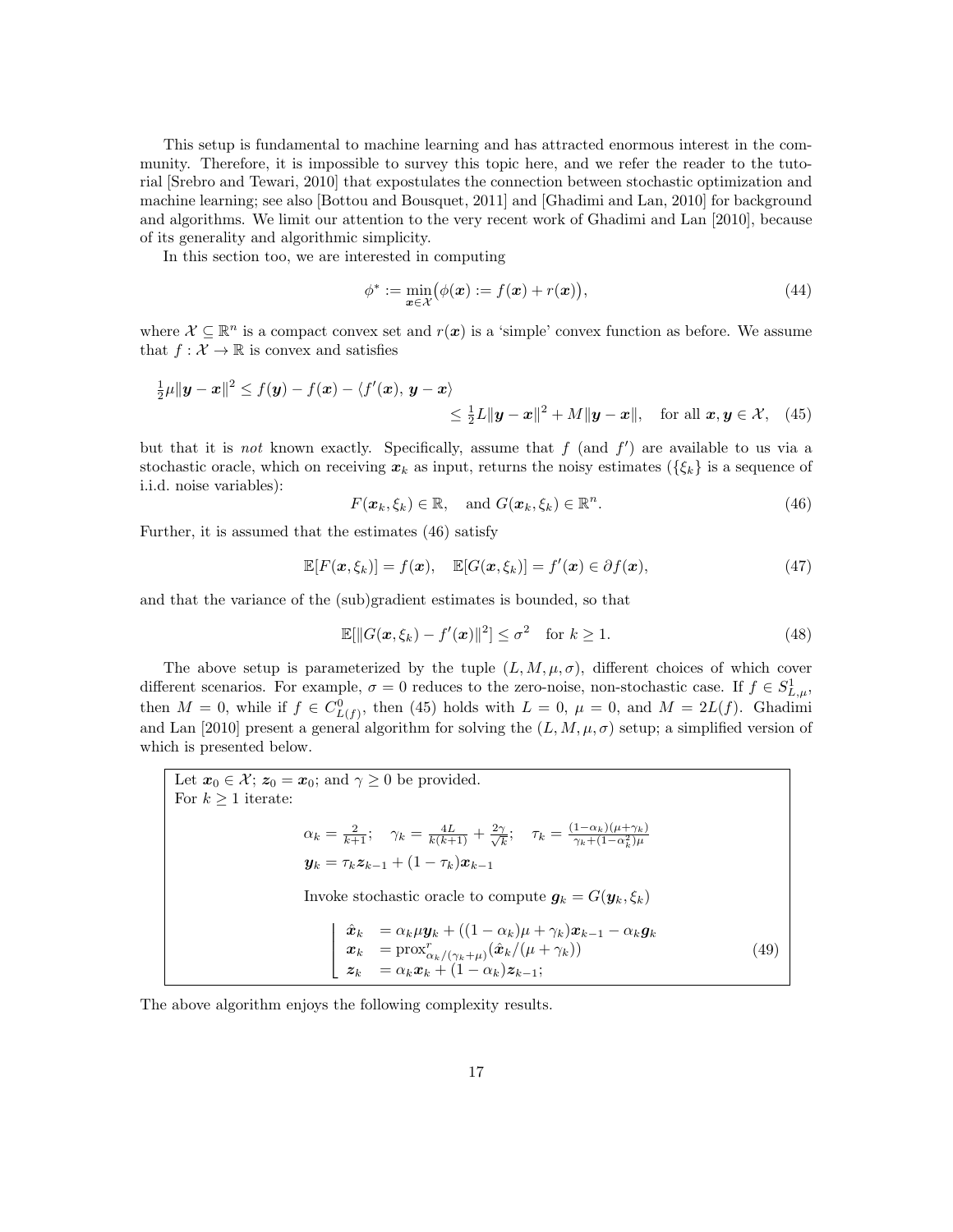**Theorem 5.1** (Ghadimi and Lan [2010]). Let  $\{z_k\}_{k\geq 1}$  be generated by (49) and let  $D := \sup_{\bm{x} \in \mathcal{X}} ||\bm{x} - \bm{x}^*||$ , where  $\phi(\mathbf{x}^*) = \phi^*$ . If we set  $\gamma \approx 1.94\sqrt{M^2 + \sigma^2}/D$ , then for the case with  $\mu = 0$  we have

$$
\mathbb{E}[\phi(z_k) - \phi^*] \le \frac{2LD^2}{k(k+1)} + \frac{34D\sqrt{M^2 + \sigma^2}}{5\sqrt{k}}.
$$
\n(50)

For  $\mu > 0$  we can set  $\gamma = 0$ ; then we have

$$
\mathbb{E}[\phi(z_k) - \phi^*] \le \frac{2LD^2}{k(k+1)} + \frac{8(M^2 + \sigma^2)}{\mu(k+1)}.
$$
\n(51)

We omit the proof as it is very tedious. It is worth noting that in the absence of strong convexity (i.e.,  $\mu = 0$ ), the result (50) is optimal to within constants. For strongly convex optimization, the result (51) is optimal in the slower  $O(1/k)$  term, but suboptimal in the faster term. Specifically, it is known [Nemirovsky and Yudin, 1983] that to find a point  $\bar{x} \in \mathcal{X}$  such that  $\mathbb{E}[\phi(\bar{x}) - \phi^*] \leq \epsilon$ , the number of calls to the stochastic oracle cannot be smaller than

$$
C\left(\sqrt{\frac{L}{\mu}}\log\left(\frac{LD^2}{\epsilon}\right)+\frac{(M+\sigma)^2}{\mu\epsilon}\right),\,
$$

where  $D$  is as defined in Theorem 5.1, and  $C$  is an absolute constant.

Ghadimi and Lan [2010] also develop a multistage version of (49) that achieves the above cited lower bound, though at the cost of a more complicated algorithm; large-deviation results that show bounds in terms of probability (rather than expected values) are also presented.

#### 5.1 Other closely related algorithms

We conclude this section by mentioning two other setups algorithmically related to stochastic optimization: (i) online convex optimization; and (ii) incremental (sub)gradient and proximal methods. For an accessible account of the former please see [Hazan, 2011], while for a survey treatment of the latter see [Bertsekas, 2010].

In the stochastic setup we assume the 'samples'  $\xi_i$  to be i.i.d. In contrast, in online optimization, we receive samples that need not follow any distribution and may even be chosen adversarially. In general, at each step an online algorithm selects a point, say  $x_k \in \mathcal{X}$  (from a fixed set X). Then, the adversary reveals its cost function  $f_k : \mathcal{X} \to \mathbb{R}$  (assumed to be convex), and the online algorithm incurs a cost  $f_k(x_k)$ . Since the online method selects  $x_k$  before seeing the cost, its decision might be suboptimal. So, the method suffers *regret*, which measures departure from the best (in hindsight) decision:

$$
R_K := \sum_{k=1}^K f_k(\boldsymbol{x}_k) - \min_{\boldsymbol{x} \in \mathcal{X}} \sum_{k=1}^K f_k(\boldsymbol{x}). \tag{52}
$$

In online optimization, we are interested in obtaining algorithms for which the average regret  $R_K/K$ is sublinear, so that as the number of rounds  $K \to \infty$ , the algorithm converges to the optimal answer. When the functions  $f_k$  are Lipschitz continuous but do not have any additional structure, regret  $O(\sqrt{k})$  is the best attainable, and can be attained for example by the regularized follow-theleader method [Hazan, 2011]. Assuming more structure, such as strong-convexity, logarithmic regret  $O(\log k)$  can be attained—recent work of [Hazan and Kale, 2011] indicates that this might be the best possible.

A strong resemblance to the online setup is borne by incremental algorithms. The key difference here is that the components of the objective function are fixed in advance. Here too, the objective function is decomposable and we solve

$$
\min_{\mathbf{x} \in \mathcal{X}} \quad \phi(\mathbf{x}) := \sum_{i=1}^{m} f_k(\mathbf{x}), \tag{53}
$$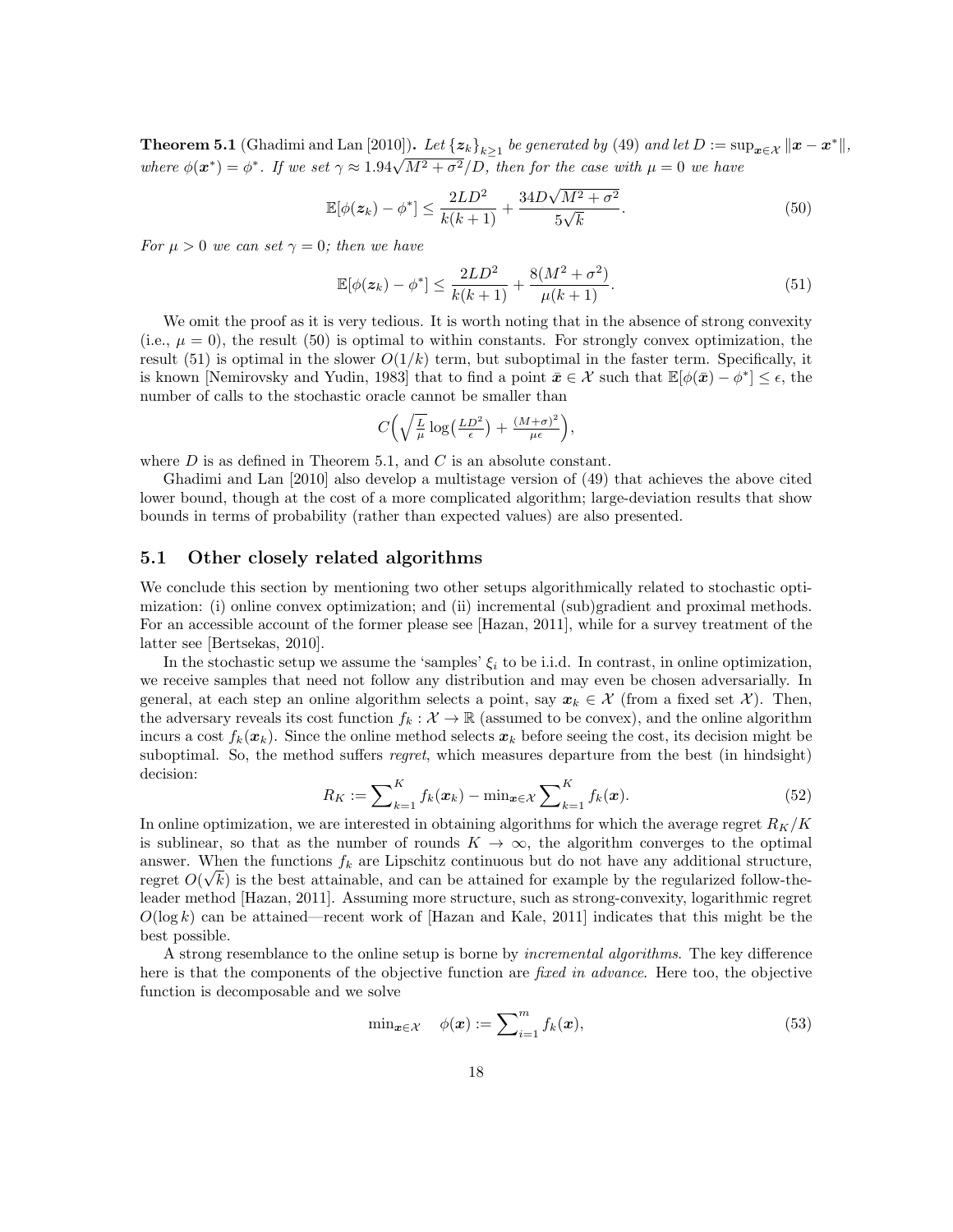where each  $f_k : \mathcal{X} \to \mathbb{R}$  is convex. If we apply the projected (sub)gradient method to (53) we obtain the iteration

$$
\boldsymbol{x}_{k+1} = P_{\mathcal{X}}(\boldsymbol{x}_k - \alpha_k \sum_{i=1}^m f'_k(\boldsymbol{x}_k)), \quad f'_k(\boldsymbol{x}) \in \partial f_k(\boldsymbol{x}). \tag{54}
$$

However, if the number of components  $m$  in (53) is very large, it can be impractical to compute the entire (sub)gradient at each iteration. Instead, we could use *incremental (sub)gradients* and simply iterate as

$$
\boldsymbol{x}_{k+1} = P_{\mathcal{X}}(\boldsymbol{x}_k - \alpha_k f'_{i(k)}(\boldsymbol{x}_k)),\tag{55}
$$

where  $i(k) \in [1..m]$  is a suitably chosen index. (If  $i(k)$  is picked uniformly at random, then (55) is essentially a stochastic subgradient method.) Numerical experience suggests that these methods can be much faster when one is far away from convergence, but become increasingly inferior close to convergence [Bertsekas, 2010]. These methods can also be shown to require  $O(1/\epsilon^2)$  cycles (through all the m components) to converge to an  $\epsilon$ -accuracy solution, though the constants in the big-Oh are much worse for a deterministic choice of  $i(k)$  than for a randomized one.

## 6 Parallel and Distributed Optimization

Under preparation.

## 7 Algorithmic tricks of the trade

Under preparation.

## 8 A brief guide to software

Under preparation.

### 9 Summary

In this chapter we surveyed some fundamental algorithms and complexity results in large-scale convex optimization. Given the great importance of this class of optimization problems, especially for applications in data intensive areas such as machine learning, we could not cover all works that deserve a mention. In the notes we offer pointers to additional interesting material; we apologize in advance to the authors whose work has escaped our summary and will be grateful if they or the reader would alert us to such an omission.

#### 9.1 Notes

#### This section is under constant revision...

Complexity. The complexity bounds discussed in this chapter draw on the seminal work of Nemirovsky and Yudin [1983]. However, we followed Nesterov's (2004) gentler exposition for greater accessibility. The lower bounds proved by [Nemirovsky and Yudin, 1983] invoke 'resisting oracles' (adversarial), which can require very ingenious construction. More recently, Raginsky and Rakhlin [2011] presented a simpler technique based on relating optimization to statistical hypothesis testing, which also yields several of the lower bounds for convex optimization.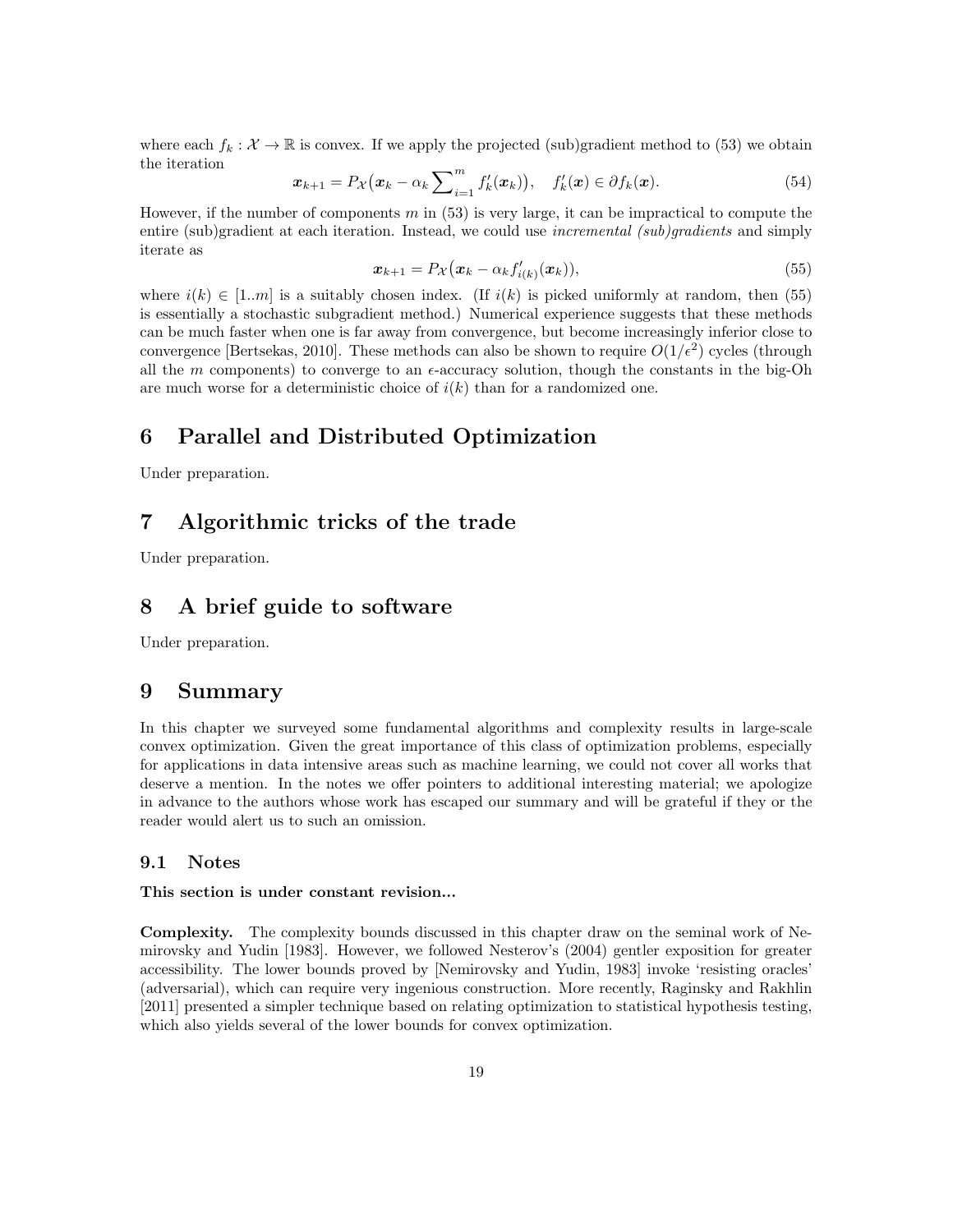Despite the acceleration achieved by the methods that exploiting problem structure to circumvent the black-box assumption, these lower-bounds and subgradient methods remain important as ever. This is so, because often the problem structure is too complex or too non-transparent to be exploited; and in such circumstances, subgradient schemes can still be employed—see [Nesterov, 2009] for more discussion.

Smooth convex optimization. As mentioned in Theorem 3.6, for sufficiently large problem dimension, the number of iterations of any first-order method cannot be better than  $O(\sqrt{LD^2/\epsilon})$ . This result was first shown by Nemirovsky and Yudin [1983], who also provided a nearly optimal method that achieved this lower-bound up to logarithmic factors. Nesterov's breakthrough work [Nesterov, 1983] provided the first provably optimal method. Later, Nesterov [1988, 2005a] presented two more optimal methods. Other variations on Nesterov's optimal methods have also been considered; for a nice summary and simplified explanation of such methods, we refer the reader to Tseng's (2008) manuscript.

Nonsmooth optimization. As hinted by Theorem 4.4, the number of iterations of any first-order method cannot be smaller than  $O(L^2D^2/\epsilon^2)$ . The simple subgradient method attains this bound (up to constant factors). Nemirovsky and Yudin [1983] presented the mirror-descent procedure that may be much more effective than ordinary subgradient method (which is merely mirror descent in a Euclidean setup) when dealing with non-Euclidean setups: the key idea is to use a different (non quadratic) 'prox-function' based on Bregman divergences. Nesterov [2005b] also allows using Bregman divergence based prox-functions.

In general, mirror-descent has been shown to be a workhorse in fact for optimally tackling all convex optimization settings, including strongly convex, smooth, stochastic, and online; moreover, its analysis can be simpler than that of Nesterov's optimal methods—we refer the reader to [Juditsky and Nemirovski, 2011a,b].

Stochastic optimization. Here the optimization problem may be written as one of minimizing an expected loss  $\phi(\mathbf{x}) := \mathbb{E}[\Phi(\mathbf{x}, \xi)]$ . The random variable  $\xi$  models parameter variation and uncertainty, and its value is not known; only its distribution is assumed to be available. The goal of stochastic programming is to find an x that minimizes  $\phi$  on average, or with high probability. The expectation involves a multidimensional integral, so closed-form expressions for  $\phi$  are almost never available. Instead, one has to resort to Monte-Carlo sampling, leading to the sample average approximation (SAA) and stochastic approximation (SA) methods. The SA method dates back to the classic paper of Robbins and Monro [1951]. Since then stochastic methods have exploded in interest; see [Nemirovsky and Yudin, 1983], [Kushner and Yin, 2003], [Nemirovski et al., 2009], [Ermoliev, 1981] and references therein.

It was believed that the SAA approach is superior to SA, but Nemirovski et al. [2009] derived a mirror-descent version of SA that exhibits an unimprovable rate of convergence  $O((M+\sigma)/\sqrt{k})$ ; see also [Nesterov, 2009]. We remark in passing that in classic SA, the objective function  $\phi$  is assumed to be smooth  $(C<sub>L</sub><sup>2</sup>)$  and strongly convex, and only recently, interest in nonsmooth stochastic setups has surged—see also [Bertsekas and Tsitsiklis, 2000].

Algorithms. Figures 2 and 3 indicate that other first-order algorithms not discussed in this chapter can also be very competitive. Some noteworthy ones among these are: (i) alternating direction method of multipliers (ADMM)—see the recent survey treatment by [Boyd et al., 2011], who also advocate ADMM as a practical method for distributed and parallel optimization; (ii) coordinate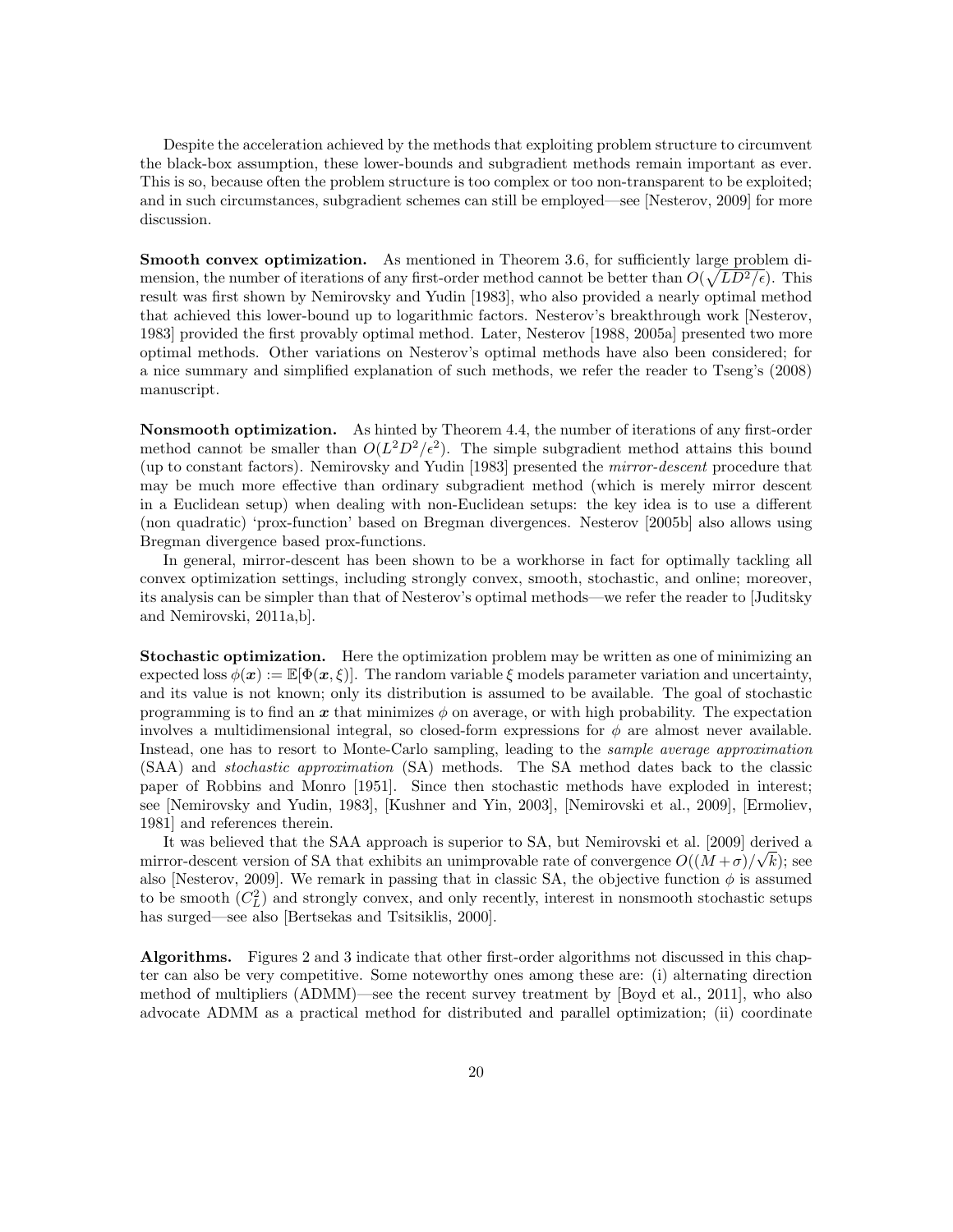descent methods [Tseng and Yun, 2009, Nesterov, 2010]; (iii) trust-region methods for composite minimization [Kim et al., 2010]; (iv) interior point methods specialized to machine learning problems [Gondzio, 2011, Andersen et al., 2011] (though generally not scalable, unless the Hessian has special structure or is very sparse); (v) bundle and cutting plane methods [Teo et al., 2010]; (vi) specialized primal-dual methods [Esser et al., 2010]; (vii) level-set methods for composite optimization [Lan, 2011]; (viii) dual augmented Lagrangian methods [Tomioka et al., 2011]; (ix) Nesterov style methods with optimal rates despite inexact proximity operators [Schmidt et al., 2011].

Other setups. We mention some important setups missing in this chapter: (i) bandit optimization [Audibert and Munos, 2011]; (ii) nonconvex stochastic optimization [Bertsekas and Tsitsiklis, 2000, Ermoliev, 1981]; (iii) variational inequalities [Nemirovski, 2004]; (iv) robust optimization [Ben-Tal et al., 2009]; (v) derivative free minimization [Conn et al., 2009]; (vi) trust-region methods [Conn et al., 2000]; (vii) distributed and parallel optimization [Bertsekas, 2010, Zinkevich et al., 2010, Duchi et al., 2011, Recht et al., 2011].

#### Acknowledgments

I am grateful to Jeff Bilmes for hosting me at the University of Washington, Seattle, during my unforeseen visit in July 2011; large-parts of this chapter were written during that time.

### References

- M. S. Andersen, J. Dahl, Z. Liu, and L. Vandenberghe. Interior-point methods for large-scale cone programming. In S. Sra, S. Nowozin, and S. J. Wright, editors, Optimization for machine learning. MIT Press, 2011.
- J.-Y. Audibert and R. Munos. Introduction to Bandits: Algorithms and Theory. ICML 2011 Tutorial, 2011.
- F. Bach, R. Jenatton, J. Mairal, and G. Obozinski. Convex optimization with sparsity-inducing norms. In S. Sra, S. Nowozin, and S. J. Wright, editors, *Optimization for Machine Learning*. MIT Press, 2011.
- R. Baraniuk. Compressive sensing. IEEE Signal Processing Magazine, 24(4):118–121, 2007.
- J. Barzilai and J. M. Borwein. Two-Point Step Size Gradient Methods. IMA J. Num. Analy., 8(1), 1988.
- A. Beck and M. Teboulle. A Fast Iterative Shrinkage-Thresholding Algorithm for Linear Inverse Problems. SIAM J. Imaging Sciences, 2(1):183–202, 2009.
- A. Ben-Tal, L. El Ghaoui, and A. Nemirovski. Robust Optimization. Princeton Univ. Press, 2009.
- D. P. Bertsekas. Nonlinear Programming. Athena Scientific, second edition, 1999.
- D. P. Bertsekas. Incremental Gradient, Subgradient, and Proximal Methods for Convex Optimization: A Survey. Technical Report LIDS-P-2848, MIT, 2010.
- D. P. Bertsekas and J. N. Tsitsiklis. Gradient Convergence in Gradient methods with Errors. SIAM J. on Optimization, 10(3):627–642, 2000.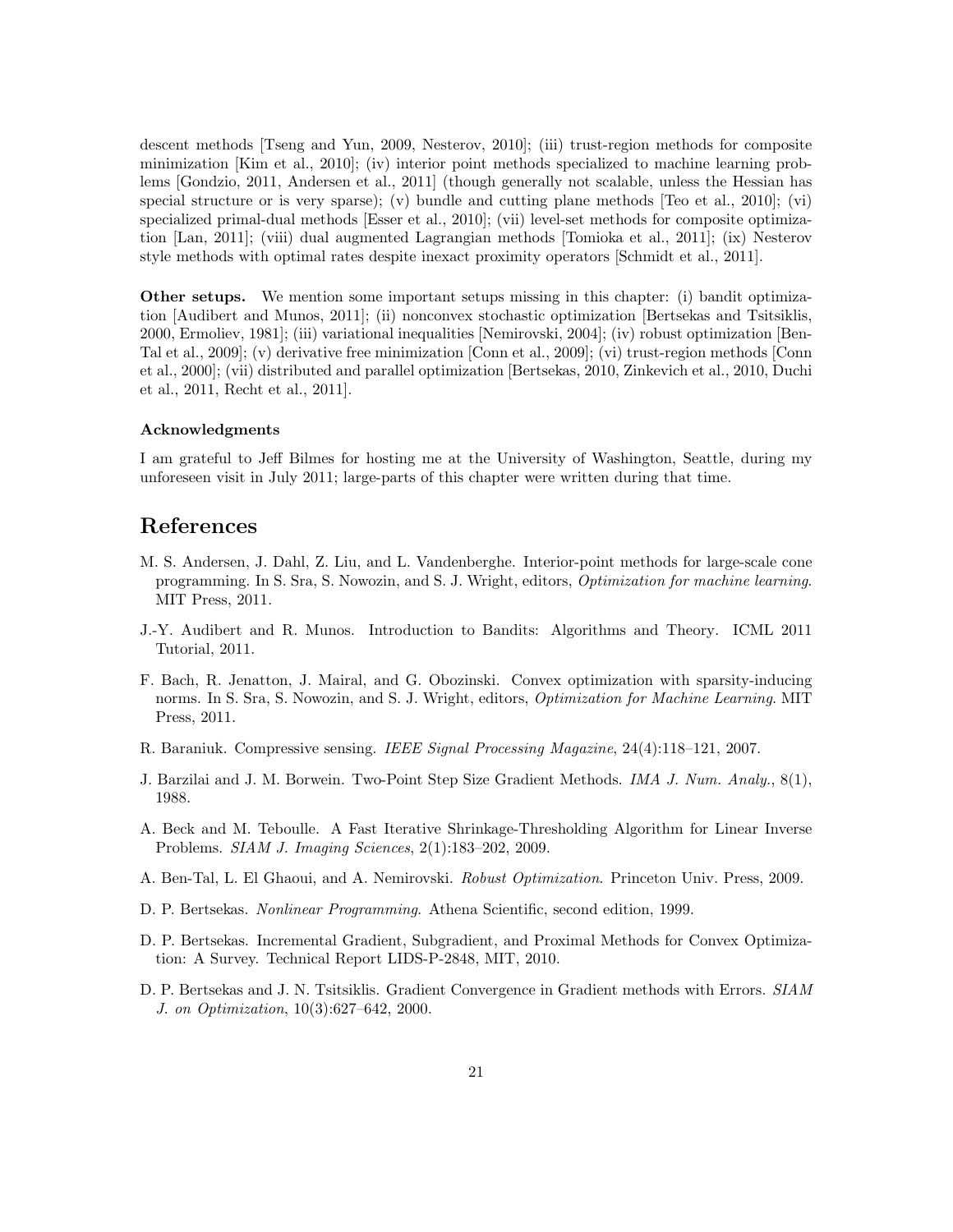- L. Bottou and O. Bousquet. The tradeoffs of large-scale learning. In S. Sra, S. Nowozin, and S. J. Wright, editors, Optimization for machine learning. MIT Press, 2011.
- S. Boyd and L. Vandenberghe. Convex Optimization. Cambridge University Press, March 2004.
- S. Boyd, N. Parikh, E. Chu, B. Peleato, and J. Eckstein. Distributed Optimization and Statistical Learning via the Alternating Direction Method of Multipliers. In Michael Jordan, editor, Foundations and Trends in Machine Learning, volume 3, pages 1–124. NOW, 2011.
- J. Chen and S. Burer. A first-order smoothing technique for a class of large-scale linear programs. Argonne National Labls Preprint, (ANL/MCS-P1971-1011), 2011.
- P. L. Combettes and J.-C. Pesquet. Proximal Splitting Methods in Signal Processing. arXiv:0912.3522v4, May 2010.
- P. L. Combettes and V. R. Wajs. Signal recovery by proximal forward-backward splitting. Multiscale Modeling and Simulation, 4(4):1168–1200, 2005.
- A. R. Conn, N. I. M. Gould, and P. L. Toint. Trust-Region Methods. SIAM, 2000.
- A. R. Conn, K. Scheinberg, and L. N. Vicente. Introduction to Derivative-Free Optimization. SIAM, 2009.
- J. Duchi, A. Agarwal, and M. Wainwright. Dual Averaging for Distributed Optimization: Convergence Analysis and Network Scaling . IEEE Transactions on Automatic Control, 2011. To appear.
- Y. Ermoliev. Stochastic quasigradient methods and their applications in systems optimization. Technical Report WP-81-2, International Institute for Applied Systems Analysis, 1981.
- E. Esser, X. Zhang, and T. F. Chan. A General Framework for a Class of First Order Primal-Dual Algorithms for Convex Optimization in Imaging Science. SIAM J. Imaging Sciences, 3(4): 1015–1046, 2010.
- A. Frank and A. Asuncion. UCI machine learning repository, 2010. URL http://archive.ics.uci.edu/ml.
- S. Ghadimi and G. Lan. Optimal stochastic approximation algorithms for strongly convex stochastic composite optimization. SIAM J. Optimization, 2010. Submitted.
- J. Gondzio. Interior point methods in machine learning. In S. Sra, S. Nowozin, and S. J. Wright, editors, Optimization for machine learning. MIT Press, 2011.
- E. Hazan. The convex optimization approach to regret minimization. In S. Sra, S. Nowozin, and S. J. Wright, editors, Optimization for machine learning. MIT Press, 2011.
- E. Hazan and S. Kale. Beyond the regret minimization barrier: an optimal algorithm for stochastic strongly-convex optimization. In Conference on Learning Theory (COLT), 2011.
- A. Juditsky and A. Nemirovski. First-Order Methods for Nonsmooth Convex Large-Scale Optimization, I: General Purpose Methods. In S. Sra, S. Nowozin, and S. J. Wright, editors, Optimization for machine learning. MIT Press, 2011a.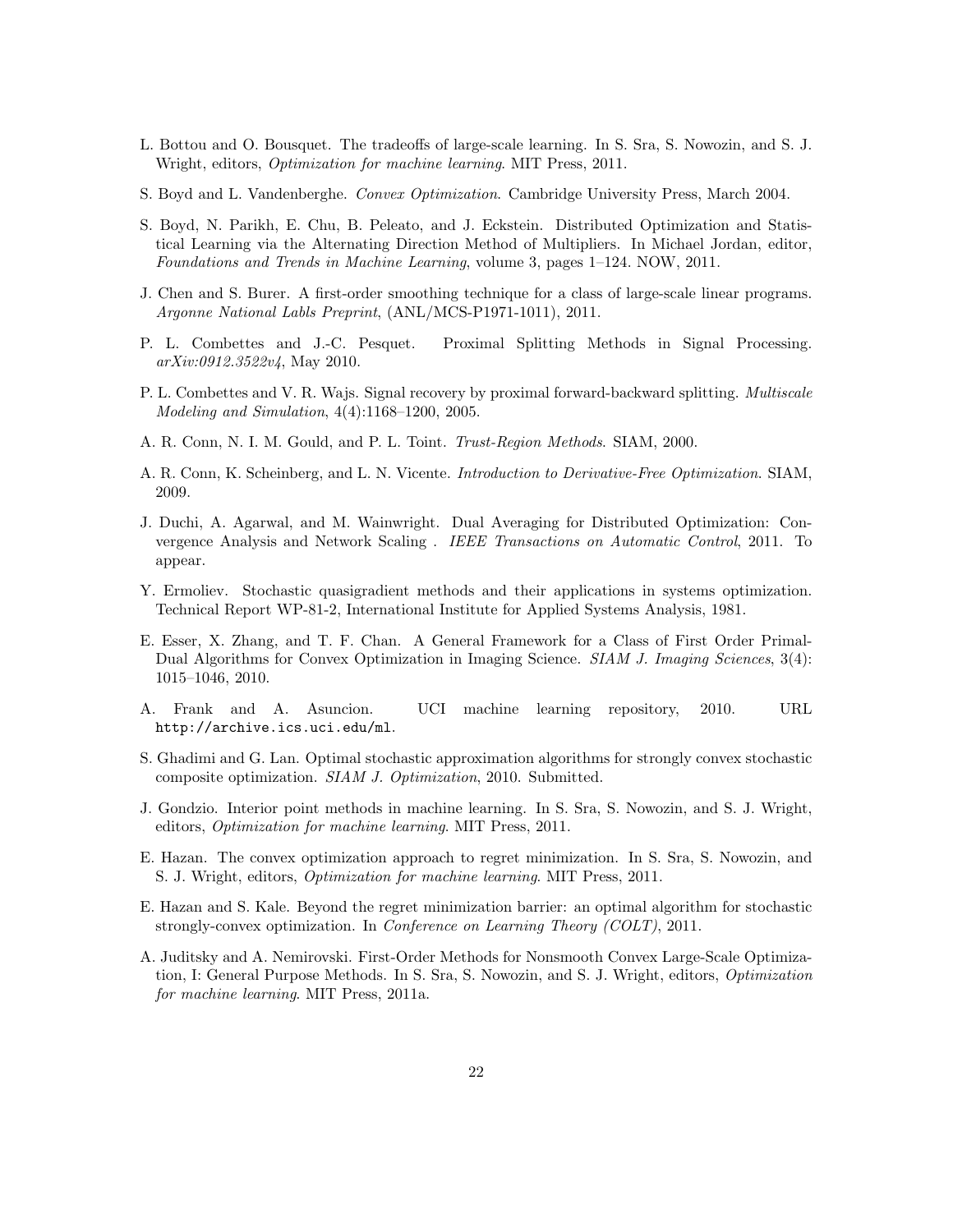- A. Juditsky and A. Nemirovski. First-Order Methods for Nonsmooth Convex Large-Scale Optimization, II: Utilizing Problem's Structure. In S. Sra, S. Nowozin, and S. J. Wright, editors, Optimization for machine learning. MIT Press, 2011b.
- D. Kim, S. Sra, and I. S. Dhillon. A scalable trust-region algorithm with application to mixed-norm regression. In Int. Conf. Machine Learning (ICML), 2010. Submitted.
- H. J. Kushner and G. G. Yin. Stochastic approximation and recursive algorithms and applications. Springer, 2003.
- G. Lan. Level methods uniformly optimal for composite and structured nonsmooth convex optimization. Submitted, 2011.
- J. Liu, S. Ji, and J. Ye. *SLEP: Sparse Learning with Efficient Projections*. Arizona State University, 2009.
- A. Nemirovski. Prox-Method with Rate of Convergence  $O(1/t)$  for Variational Inequalities with Lipschitz Continuous Monotone Operators and Smooth Convex-Concave Saddle Point Problems. SIAM J. on Optimization, 15:229–251, January 2004.
- A. Nemirovski, A. Juditsky, G. Lan, and A. Shapiro. Robust Stochastic Approximation Approach to Stochastic Programming. SIAM Journal on Optimization, 19(4):1574–1609, 2009.
- A. S. Nemirovsky and D. B. Yudin. Problem complexity and method efficiency in optimization. Wiley-Interscience, 1983. Translated by: E. R. Dawson.
- Yu. Nesterov. A method for solving a convex programming problem with rate of convergence  $o(1/k^2)$ . Soviet Math. Dokady, 27(2):372–376, 1983.
- Yu. Nesterov. On an approach to the construction of optimal methods of minimization of smooth convex functions. Ekonom. i. Mat. Metody, 24:509–517, 1988.
- Yu. Nesterov. Smooth minimization of non-smooth functions. Technical Report 2003/12, Université catholique de Louvain, Center for Operations Research and Econometrics (CORE), January 2003.
- Yu. Nesterov. Introductory Lectures on Convex Optimization: A Basic Course. Springer, 2004.
- Yu. Nesterov. Smooth minimization of nonsmooth functions. *Math. Program.*, Series A, 103:127–152, 2005a.
- Yu. Nesterov. Excessive Gap Technique in Nonsmooth Convex Minimization. SIAM Journal on Optimization, 16(1):235–249, 2005b.
- Yu. Nesterov. Gradient methods for minimizing composite objective function. Technical Report 2007/76, Université catholique de Louvain, Center for Operations Research and Econometrics (CORE), September 2007.
- Yu. Nesterov. How to advance in Structural Convex Optimization. *OPTIMA*, *MPS Newsletter*, 78: 2–5, 2008.
- Yu. Nesterov. Primal-dual subgradient methods for convex problems. Mathematical Programming, 120:221–259, 2009.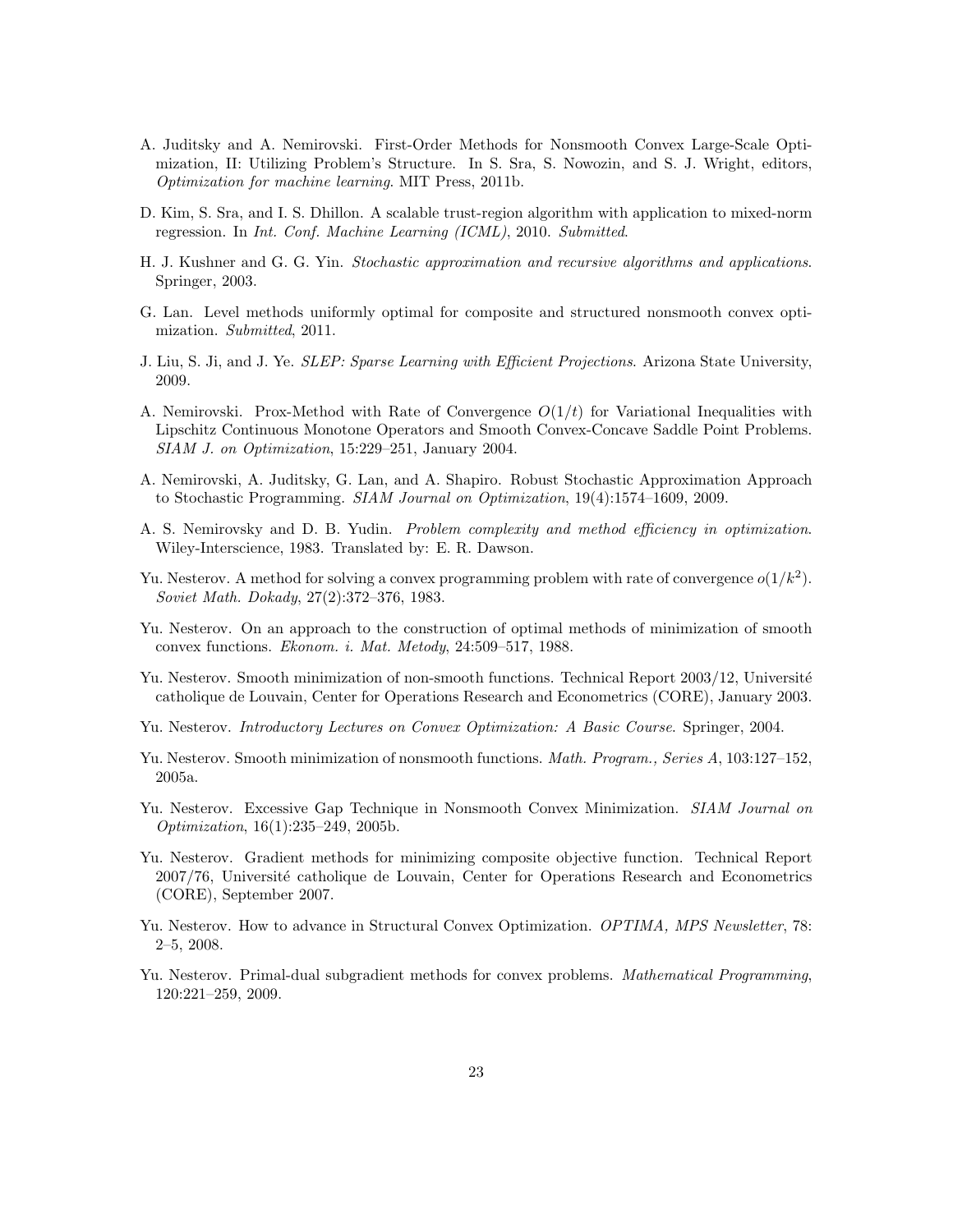- Yu. Nesterov. Efficiency of coordinate descent methods on huge-scale optimization problems. Technical Report  $2010/2$ , Université catholique de Louvain, Center for Operations Research and Econometrics (CORE), 2010.
- Yu. Nesterov and A. Nemirovski. *Interior Point Polynomial Algorithms in Convex Programming.* SIAM, 1994.
- M. Patriksson. A survey on a classic core problem in operations research. Technical Report 2005:33, Chalmers University of Technology and Göteborg University, Oct. 2005.
- B.T. Polyak. Introduction to Optimization. Optimization Software Inc., 1987.
- Stephen Portnoy and Roger Koenker. The Gaussian hare and the Laplacian tortoise: computability of squared-error versus absolute-error estimators. Statistical Science, 12(4):279–300, 1997.
- M. Raginsky and A. Rakhlin. Information-based complexity, feedback and dynamics in convex programming. IEEE Transactions on Information Theory, 2011. doi:10.1109/TIT.2011.2154375.
- Benjamin Recht, Christopher Re, Stephen Wright, and Feng Niu. Hogwild: A Lock-Free Approach to Parallelizing Stochastic Gradient Descent. In J. Shawe-Taylor, R.S. Zemel, P. Bartlett, F.C.N. Pereira, and K.Q. Weinberger, editors, Advances in Neural Information Processing Systems 24, pages 693–701. 2011.
- H. Robbins and S. Monro. A Stochastic Approximation Method. Annals of Mathematical Statistics, 22(3):400–407, 1951.
- R. T. Rockafellar. Convex Analysis. Princeton Univ. Press, 1970.
- R. T. Rockafellar and R. J.-B. Wets. Variational analysis. Springer, 1998.
- Leonid I. Rudin, Stanley Osher, and Emad Fatemi. Nonlinear total variation based noise removal algorithms. Physica D, 60:259–268, 1992.
- M. Schmidt, N. Le Roux, and F. Bach. Inexact. In Advances in Neural Information Processing Systems (NIPS), 2011.
- S. Sra, S. Nowozin, and S. J. Wright, editors. Optimization for Machine Learning. MIT Press, 2011.
- N. Srebro and A. Tewari. Stochastic Optimization for Machine Learning. ICML 2010 Tutorial, 2010.
- P. Stobbe and A. Krause. Efficient minimization of decomposable submodular functions. In Advances in Neural Information Processing Systems (NIPS), 2010.
- C. H. Teo, S.V.N. Vishwanthan, A. J. Smola, and Q. V. Le. Bundle Methods for Regularized Risk Minimization. J. Machine Learning Research, 11:311–365, 2010.
- R. Tibshirani, M. Saunders, S. Rosset, J. Zhu, and K. Knight. Sparsity and smoothness via the fused lasso. *J. Royal Stat. Soc.: Series B*,  $67(1):91-108(18)$ , 2005.
- Robert Tibshirani. Regression shrinkage and selection via the lasso. J. R. Statist. Soc., 58(1): 267–288, 1996.
- V. M. Tikhomirov. The evolution of methods of convex optimization. The American Mathematical Monthly, 103(1):pp. 65–71, 1996.